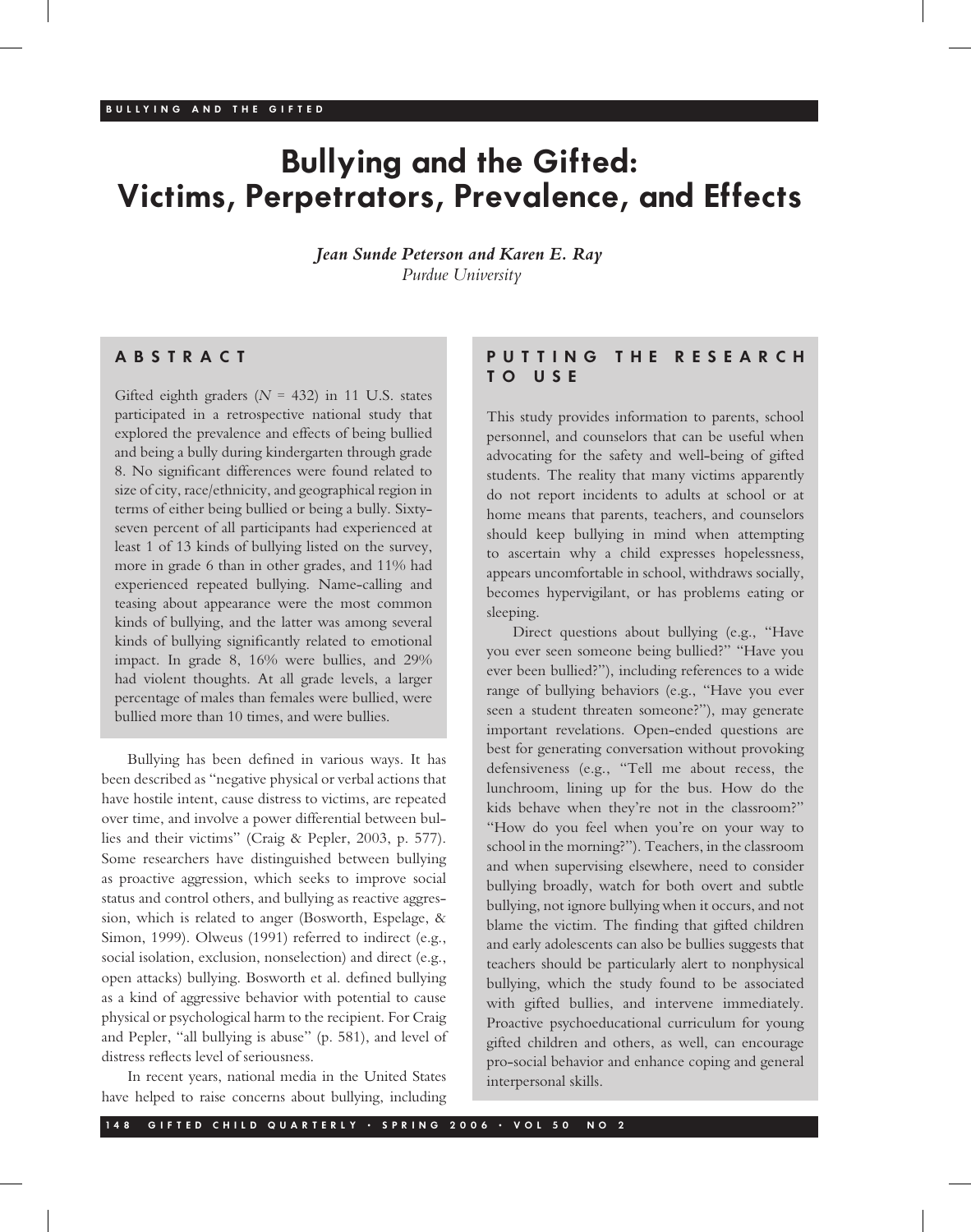connecting it to incidents of school violence. As a result, at least 22 states have passed anti-bullying legislation since 1999 (Payne, 2005). However, the phenomenon of bullying among school children has received substantial research attention only relatively recently in the United States (e.g., Berthold & Hoover, 2000; Haynie et al., 2001; Hunter & Boyle, 2002; Juvonen, Graham, & Schuster, 2003; Nansel et al., 2001). In contrast, international research attention to bullying began in the 1970s (e.g., Olweus, 1973, 1978), continuing to the present (e.g., Andreou, 2001; Baldry, 2003; O'Connell, Pepler, & Craig, 1999; Olweus, 1997; Pateraki, 2001; van der Wal, de Wit, & Hirasing, 2003; Wolke, Woods, Stanford, & Schulz, 2001; Zhang, Gong, Wang, Wu, & Zhang, 2002).

One of eight findings in a United States Secret Service investigation of 37 incidents of targeted violence in schools (Vossekuil, Reddy, & Fein, 2001) was that bullying played a key role in the attacks. Spivak and Prothrow-Stith (2001) also concluded that the link between bullying and later violence is clear. News analysts (e.g., Hughes, 1999) and other media (e.g., Brown & Merritt, 2002) have indicated that the perpetrators of some of these tragedies were highly intelligent, even identified as "gifted." It is somewhat surprising, then, that there has been little research attention to bullying among gifted children and adolescents.

Because of the dearth of research related specifically to gifted students and bullying, ascertaining the prevalence of bullying among gifted students—as victims, bullies, or bullies/victims—has not been possible. Common stereotypes of gifted students do not include individuals who are bullies. However, as teachers and school and mental health counselors, the authors had seen that gifted children and adolescents were not immune to traumatic victimization by bullies. The authors speculated that some characteristics associated with giftedness (Piechowski, 1997; Robinson, 2002) might contribute to hypersensitive responses to bullying. They also viewed bullying within a developmental framework, recognizing that developmental transitions can challenge gifted children somewhat uniquely (Peterson, 2001), with the trauma of bullying potentially exacerbating already difficult developmental transitions. In addition, many gifted school-age individuals are silent about inner conflict (Peterson, 2001) and do not ask for help easily (Peterson, 2002). Gifted victims of bullying may therefore suffer in silence, and educators and parents may not know when a gifted child is being victimized.

When they first imagined the study, the authors assumed that gifted bullies did exist, but also assumed that the study would focus largely on gifted victims. In

the end, their findings challenged those initial assumptions. Those findings can provide helpful information for educators, parents, and counselors of the gifted, as well as for gifted children and adolescents themselves.

# **Review of Literature**

Research and conceptual literature related to bullying comes almost entirely from outside of the field of gifted education—for example, developmental, educational, school, and social psychology; sociology; health and medicine; criminal justice; education; and counseling. The following review of literature discusses sampling, prevalence, intervention, social context, gender, characteristics, and method across a wide array of representative studies. The review concludes with reference to pertinent literature related to giftedness.

# *Literature From Other Fields*

 *Samples.* Samples have typically been drawn from within an age range of 9 to 14 (e.g., Haynie et al., 2001; Hunter & Boyle, 2002; Phoenix, Frosh, & Pattman, 2003; van der Wal et al., 2003), although a few have included primary-level children (e.g., Pateraki, 2001) or older students (Nansel et al., 2001) or both (Smith, Madsen, & Moody, 1999). Sample size has ranged from an unusually high 83,000 (Olweus, 1993a) to fewer than 100 (e.g., Hawkins, Pepler & Craig, 2001).

*Prevalence*. Studies have looked at prevalence and found that bullying is pervasive. In the United States, studies have found that more than one third of middle school students felt unsafe at school because of bullying (Batsche & Knoff, 1994; Hazler, Hoover, & Oliver, 1993). In Orpinas, Home, and Staniszewski's (2003) U.S. study, 89% of elementary school children reported being the target of at least one aggressive act, and in Hoover, Oliver, and Hazler's (1992) study of Midwestern adolescents, approximately 75% reported that they had been bullied at some time during their school years. Regarding repetition, percentages vary, perhaps because of varying definitions of *bullying* and of *repetition*. Slee (1994) found in a study of Australian adolescents that 26% were bullied frequently. In a British study, Boulton and Underwood (1992) found that 10% of children ages 9–12 were extreme victims, and in a U.S. study of elementary children, Orpinas et al. found that 37% reported 10 or more acts of bullying.

In general, prevalence figures vary widely. Baldry (2003), in a study of students ages 8–15 in Italy, found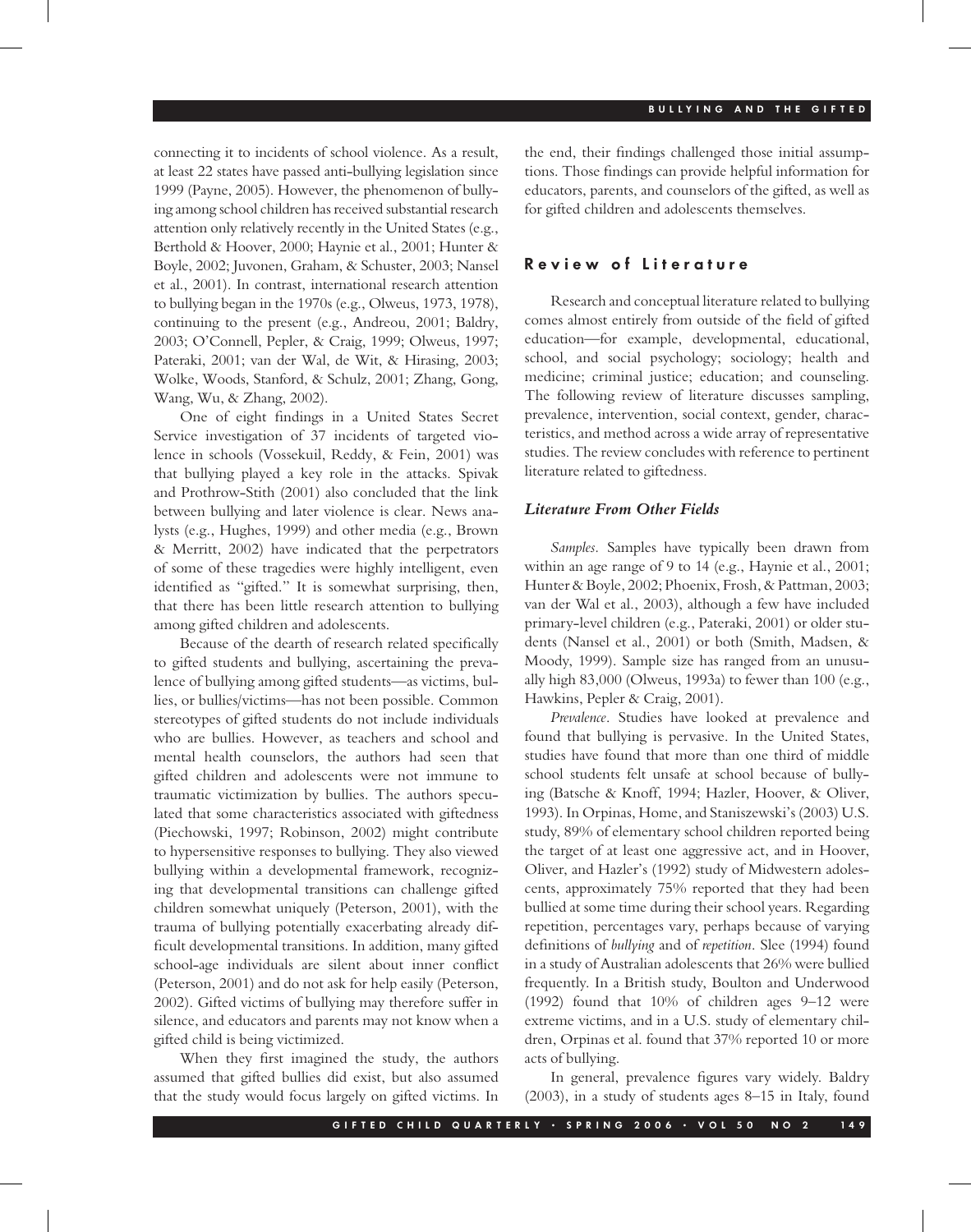that 59% had been victims during the preceding 3 months. In a Canadian study, Craig and Pepler (2003) found that 34% of males and 27% of females in grades 6, 8, and 10 had been victims in the past 6 weeks. Similarly, in a U.S. study, Berthold and Hoover (2000) found that 30% had been victims in grades 4–6. Two other studies in the United States, both associated with the 1998 World Health Organization's Health Behaviour in School-Aged Children survey, had dissimilar findings. Haynie et al. (2001) found that 31% of middle school students had been victimized three or more times and that 24% had bullied someone in the preceding year. More than half of bullies reported being victims, as well. In contrast, Nansel et al. (2001) found that 11% in grades 6–10 had been bullied, 13% had been a bully, and 6% had been bullies/victims. Others have also found relatively lower percentages. Weir (2001) summarized fairly consistent international figures of victimization, ranging from 14% in Norway to 19% in England, and noted that bullying appears to peak in prevalence at age 7 and again at ages 10–12. Batsche and Knoff's (1994) summary of U.S. studies of various age ranges had a 15–20% rate for victims. Wolke et al. (2001) found that 24% of children age 6–8 in England and 8% of 8-year-olds in Germany were bullied weekly, and Pellegrini, Bartini, and Brooks (2001) found that 14% of students were bullied in the United States during elementary school.

 Percentages of students who bullied others have also varied. Craig and Pepler's (2003) Canadian study found that 54% of males and 32% of females of students in grades 6, 8, and 10 were bullies. In the Haynie et al. (2001) U.S. study, 24% of middle school students had bullied someone during the preceding year, and more than half of them reported being victims, as well. In two U.S. studies, 20% were bullies in grades 4–6 (Berthold & Hoover, 2000), 23% had been bullies, and 6% had been bullies/ victims in grades 6–10 (Nansel et al., 2001). Boulton and Underwood's (1992) British study found that 17% of 8 and 9-year-old males had bullied others, and Batsche and Knoff's (1994) U.S. summary showed an 8–20% range of bullies across various age levels.

Variation from study to study in the definition of bullying (e.g., a continuum of behaviors or physical aggression only) and time frame (e.g., past 30 days, past 3 years, past month) probably accounted for at least some of the differences in findings just summarized. However, most definitions include repetition and power imbalances (Espelage & Swearer, 2003). Bosworth et al. (1999) noted three other problems across research studies: focusing on only the ends of a continuum of behaviors; underreporting because of students' potential discomfort in describing their behaviors as bullying; and the fact that studies in the United States have focused on physical aggression. In terms of types of bullying, Zhang et al. (2002), in a large Chinese study of elementary and junior-middle-school students, and Rivers and Smith (1994), in a British study of children age 8–16, found that direct verbal bullying was most common.

*Social Context*. In a study of students in grades 6–8 in England and in grade 8 in Germany, socioeconomic status and ethnicity were only weakly associated with bullying behavior (Wolke et al., 2001), and Seals and Young (2003), in a U.S. study of students in grades 7 and 8, found no significant differences in involvement in bullying based on ethnicity. Juvonen et al. (2003) also found relatively low percentages of bullying among low-socioeconomic Hispanic and African American sixth graders in the United States ( $N = 1,985$ ): 7% bullies, 9% victims, and 6% bullies-victims. In the Nansel et al. (2001) study of students in grades 6–10 in the United States, African American youth reported being bullied relatively less frequently, and Hispanic youth slightly more frequently, than the total sample, but found no significant differences in frequency among urban, suburban, town, and rural areas.

 Akiba, LeTendre, Baker, and Goesling (2002) concluded, based on international data, that societal patterns such as social-integration variables, divorce rates, and percentage of linguistic minority were not related to national patterns of school violence. This finding "calls into question the link between cultural conflict, parental bonding, effective parenting, and their relation to juvenile violence" (p. 846). These authors speculated that "factors outside of school may not be as strong as previously hypothesized" (p. 847) and that school violence must be considered independently. However, low-monitoring, low-warmth, overprotective, and neglectful parenting styles have all been implicated, and in Baldry's (2003) Italian study of elementary and middle school children, those exposed to interparental violence were more likely to bully others directly. Regarding school factors, Akiba et al. found that schools with greater achievement differences between high-achieving and low-achieving students tended to have more violence and argued that equalizing the quality of education would lessen the possibility that achievement differences would spawn violence.

 In terms of social context, bullying can begin in early childhood, when children struggle to establish social dominance (Long & Pellegrini, 2003). Conduct problems may then continue into the early school years (Young, 1999). The Wolke et al. (2001) study of 6- and 8-yearolds in England and Germany found that most bullying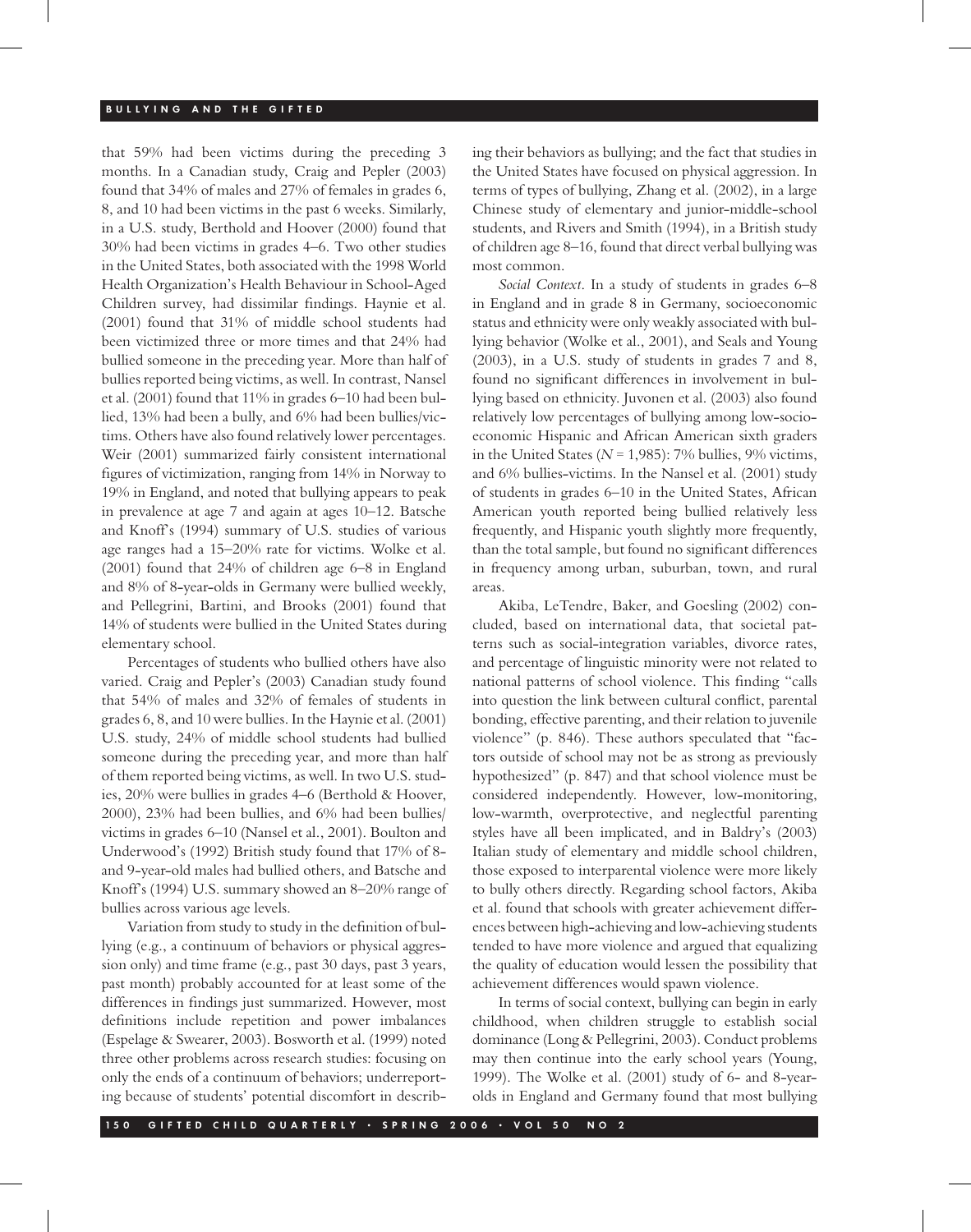occurred in playgrounds and classrooms, although Craig and Pepler (2003) noted that bullying can also occur on the Internet, at the mall, and at home among siblings. Long and Pellegrini's North American longitudinal study, with observations first in grade 6, suggested that bullying, especially for males, increases while dominance is being established during transitions into new environments and different social structures (e.g., early in middle school) and then decreases over time. Dominance in females may appear to decrease over time, but that decrease might actually mask an increase in alternative, less physical forms of aggression, including relational aggression. Two other studies supported the latter assumption. Craig and Pepler (2003), in Canada, found that the percent of female victims did not decrease with age, and Bjorkqvist, Osterman, and Kaukiainen (1992), in Finland, found that physical aggression declined, but verbal and indirect aggression increased, during childhood and early adolescence. In terms of immediate social context, Hawkins et al. (2001) found, in their study of Canadian children ages 6–12, that peers were present 88% of the time when bullying occurred and intervened 19% of the time, and that 57% of interveners were effective in stopping the behavior.

 In regard to changes in prevalence of bullying over time, Smith et al. (1999) offered several tentative hypotheses. Each successive grade level means less likelihood of victimization for a child, because increasingly fewer are older in the peer hierarchy. Students again become vulnerable to older adolescents when entering secondary school, but experience less bullying from same-age peers because peer-status factors related to establishing social dominance may stabilize by age 15. In addition, increasing social skills and social cognition, socialization, and more complex group structures contribute to a decline in bullying. Finally, increased understanding of others' feelings means more prosocial behavior, but also, paradoxically, increased skills at deception.

 One study of school-culture factors found that bullying was a systemic problem (Craig & Pepler, 2003). Ma's  $(2002)$  finding that schools with a positive discipline climate and high parental involvement had fewer bullies in grade 6 supports the notion that systemic interventions can decrease bullying.

*Gender.* In addition to the conclusions discussed in regard to social context, other gender-related findings should be noted. More males than females were perpetrators and victims in both the Haynie et al. (2001) U.S. study and the Wolke et al. (2001) study of English and German elementary-age children. More males than females reported direct, open victimization in Baldry's (2003) Italian study of elementary and middle school children and in the Nansel et al. (2001) U.S. study of grades 6–10. Females have been associated with indirect modes of bullying, such as exclusion and spreading rumors, in recent literature (Simmons, 2002). In a study of Norwegian students in grades 6–9 (Endresen & Olweus, 2001), females increased in empathic concern for both genders in distress, but males decreased in concern for distressed males. One relatively weak finding suggested that empathic concern for peers in distress may inhibit aggression.

*Characteristics.* The idea of a predisposition for aggressiveness has been supported by research findings showing that individual differences in aggressiveness appear stable over time (Eron & Huesmann, 1990). Researchers have also studied correlates of bullying. Olweus (1995) associated bullies with aggressive reaction patterns, physical strength, impulsivity, and a need to dominate others. According to Young (1999), violent youth are characterized by "the habit of dehumanizing others," which sharpens "the perceived differences between 'us' and 'them'" (p. 10). Socially, bullies are central individuals who have a great deal of social control within their peer group (Craig & Pepler, 2003). During middle school in the United Kingdom, they are developmentally more advanced, more likely to be involved in romantic relationships, and more likely to report verbal and physical aggression within romantic relationships, according to Connolly, Pepler, Craig, and Taradash (2000). Craig and Pepler commented accordingly: "With heightened awareness of emerging sexuality and sexual identity, adolescents can readily acquire power over others by identifying vulnerabilities related to sexuality and using these as a means to bully through sexual harassment" (p. 579). In terms of conflict, Bosworth et al. (1999), in their study of U.S. middle school students, found that bullying was negatively correlated with confidence in using nonviolent strategies. Wolke et al. (2001) found that most bullies were also victims in their study of English and German elementary-age children.

 Perry, Kusel, and Perry (1988) found a connection between being a victim and unpopularity in a study of U.S. children in grades 3–6 and noted that the propensity to be victimized was established by middle school. According to Boulton and Underwood (1992), that tendency is stable through the years. Other scholars have related victimization to low self-esteem and low assertiveness (Rigby, 2003), social anxiety (Slee, 1994), internalizing disorders such as anxiety and depression (Rodkin & Hodges, 2003), absenteeism, and the belief that school is not a safe place (Rigby, 1995). Olweus (1993b) associated being bullied with small stature and an implicit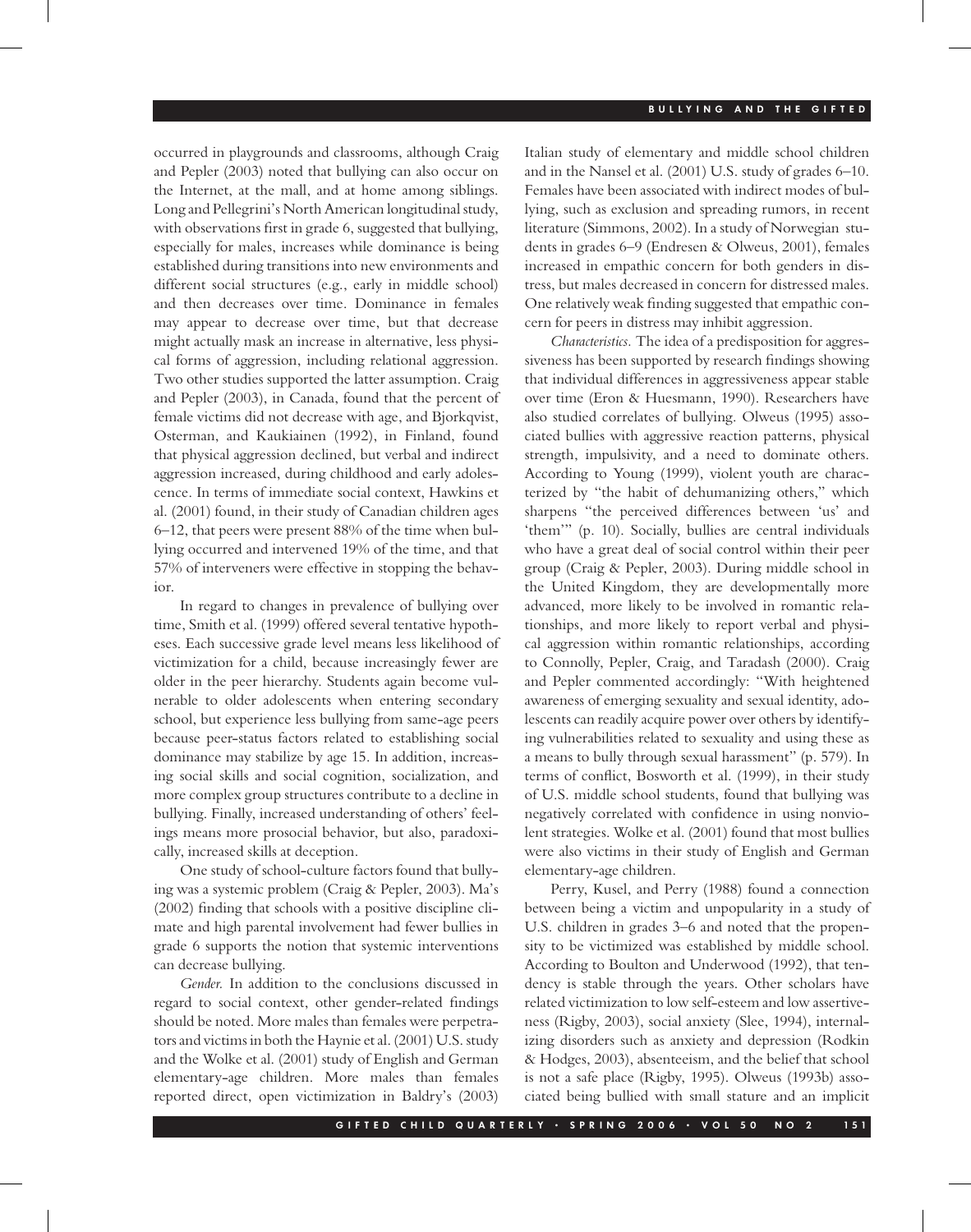message that there will be no retaliation. Bowers, Smith, and Binney (1994) found that some victims come from enmeshed, overprotective households that do not promote assertiveness. Juvonen et al. (2003), studying U.S. Hispanic and Black children in low-socioeconomic circumstances, found that victims were socially marginalized and emotionally distressed, and that those who were both bullies and victims had the most conduct, school, and peer-relationship problems.

 Skliopideou's (2002) adult participants, looking retrospectively at their school years, reported that they rarely told anyone about being bullied. Perhaps pertinent to that finding, van der Wal et al. (2003), studying children ages 9–13 in the Netherlands, found that both bullies and victims reported more depression and suicidal ideation than a control group, underscoring the need for attention to the mental health of both perpetrators and victims. Similarly, in their overview, Spivak and Prothrow-Stith (2001) noted that bullying and being bullied were both associated with poor psychosocial functioning.

 Poor functioning later in life has also been associated with bullying during the school years. Bullying is a precursor of more serious aggression (Batsche & Knoff, 1994) and is related to a criminal record later in life (Eron, 1994), therefore ultimately detrimental to bullies (Clarke & Kiselica, 1997). Indeed, bullies are likely to continue to use power and aggression in relationships over the lifespan (Craig & Pepler, 2003), including in the workplace (Dilts-Harryman, 2004). School interventions are therefore critical for bullies, as well as for victims. Tremblay (1992) found a direct causal link between disruptive behavior in grade 1 and subsequent delinquent behavior. Yet, pertinent to the present study, intelligence can help antisocial youth change course (Young, 1999).

Intervention. Prevalence can be modified with bullying-prevention programs (Nansel et al., 2001; Orpinas et al., 2003). U.S. professionals have argued for schoolwide interventions (e.g., Dake, Price, Telljohann, & Funk, 2003; Heinrichs, 2003; Naylor & Cowie, 1999). For Weddle (2003), the focus should be on both the situation at hand and the general climate of the school, and for Dupper and Meyer-Adams (2002), changing the school culture can make schools safe havens for all students. Finnish researcher Salmivalli (1999) emphasized that attention should shift from victims to peers who have participant roles in bullying. Regarding interventions, a number of empirically validated programs and strategies for reducing bullying in schools have been documented (e.g., Howard, Horne, & Jolliff, 2001; Olweus, 1993b, 2001, 2003; Orpinas et al., 2003). Smith et al. (1999) emphasized that understanding development is important when designing interventions against bullying.

 However, Spivak and Prothrow-Stith (2001), in a broad discussion, noted that school shootings have also generated "disturbing" practices such as profiling, labeling, and rigid and punitive school policies in the United States. Instead, according to Furlong, Morrison, and Greif (2003), interventions should focus on the relational aspects of bullying. Cameron and Thorsborne (2001), also countering a punitive emphasis, advocated a restorative-justice approach, aimed at restoring positive relationships. Recognizing that victims often feel inappropriate shame, Rigby (2003) supported this approach, in which victims are allowed to express hurt to perpetrators. He recommended developing cooperative problem solving, emotional sensitivity, and independent, critical thinking in students, instead of implementing strict codes of behavior or utilizing individual counseling. Smith and Sandhu (2004) also proposed a positive approach, promoting optimal levels of development instead of repair of dysfunction. In fact, "Bullying at School" (2004), from the juvenile-justice literature, listed several common approaches as ineffective: (a) conflict-resolution training, because the conflicts are not between peers of equal status, and students alone cannot solve bullying problems; (b) a "zero-tolerance" policy, because it is often implemented without in-depth analysis of the school context, and suspensions result in unsupervised bullies in the community; (c) group therapy, because most bullies do not have low self-esteem; and (d) encouraging victims to "stand up" to bullies, because challenging bullies may be dangerous.

*Method*. Studies generally have not explored the connection between types of bullying and degree of trauma. In addition, survey research to determine prevalence of bullying has generally been cross-sectional at various grade levels, asking students if they were bullies or victims in the past year, for example (Haynie et al., 2001), and not retrospective or longitudinal. Long and Pellegrini's (2003) complex study of the long-term nature of bullying and dominance is an exception. Studies have also generally used self-report questionnaires, sometimes using a single item to inquire about bullying behavior (Haynie et al.). Absence of a clear definition on surveys (Furlong et al., 2003) may mean that bullying is underreported in studies, just as in schools, where often only physical aggression and extortion are seen as bullying (Garbarino & deLara, 2003), especially at the primary level (Smith et al., 1999). In addition, almost all research has been school based; notable exceptions are two studies in the United Kingdom of calls to a free telephone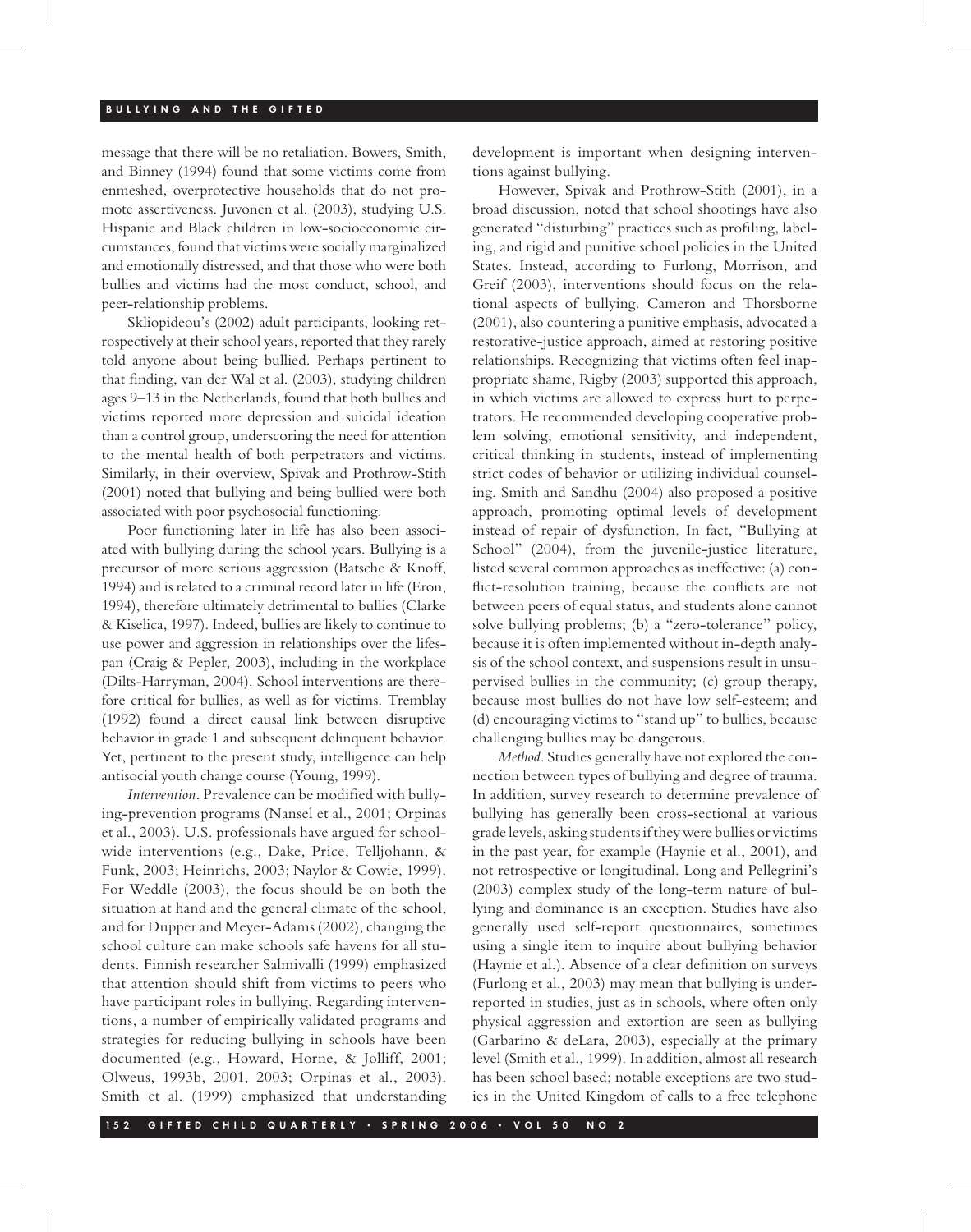helpline for children (LaFontaine, 1991) and a similar study in South Australia (Rigby, 1996).

#### *Literature Related to Giftedness*

 The review of literature found no studies of bullying among gifted children, despite the rapidly growing research base for bullying in general. However, some of the gifted education literature related to social and emotional concerns is relevant to bullying. Particularly pertinent is the literature about sensitivities and intensities in gifted children (e.g., Piechowski, 1997), which refers to consequent anxiety, phobias, and interpersonal problems (Fiedler, 1999); gifted children's lack of fit with the school environment (Gross, 2002); and the harassment experienced by gifted teens who are perceived to be gay (Peterson & Rischar, 2000). Scholars have suggested that gifted students may be vulnerable to isolation and loneliness and at risk for developing internalizing disorders (Robinson & Noble, 1991; Webb, 1993). Developmental asynchrony (Silverman, 2002) and nonstereotypical gender behavior (Hébert, 2002) may also contribute to vulnerability to bullying, and emotional intensity of gifted children (Piechowski) may make bullying particularly traumatic for them.

# **Purpose of the Study**

 The purpose of this study was to address the gap in the literature just described, exploring the phenomenon of bullying among gifted children and early adolescents and giving attention to both victims and perpetrators. The research questions that guided the study are as follows:

- 1. To what extent are K–8 gifted students victims or perpetrators of bullying?
- 2. Does prevalence of bullying among K–8 gifted students differ according to gender, grade level, race/ ethnicity, geographical location, and population density?
- 3. What kinds of bullying are experienced by gifted victims, and in what kinds of bullying are gifted perpetrators involved?
- 4. To what extent are gifted bullying victims affected by being bullied?
- 5. Do K–8 gifted students have violent thoughts and do violent deeds?

Findings in this study might guide future confirmatory and comparative studies examining bullying and giftedness.

### **Participants**

 Participants were 432 gifted eighth graders. The study focused on this grade level for several reasons. First, eighth grade is sometimes the last grade for formal gifted education "programs" (cf. Feldhusen, 1997), and therefore it was deemed advantageous to secure participants before high school began. Second, eighth graders were assumed to be able to recall experiences from kindergarten through grade 8 somewhat clearly. Third, gifted eighth graders were assumed to be able to articulate complex situations and emotions, thereby illuminating the phenomenon of interest.

 Students in 16 school districts in 11 states (California, Arizona, Wyoming, Georgia, Texas, Maryland, Indiana, Iowa, Michigan, Illinois, and Nebraska) participated. Explanatory material for cooperating teachers accompanied the surveys and indicated that eighth graders who had been identified by their school district as gifted were invited to participate, regardless of the form of a particular program. Regional distribution of participants was as follows: 50% Midwest (Illinois, Indiana, Iowa, Michigan, Nebraska); 26% East (Maryland); 13% South (Georgia); 9% West (Wyoming, California, Texas, Arizona); and 2% mixed (summer residential institute for gifted students). Participants were also categorized according to the population density of the community where their school was located: 54% Large City (> 75,000); 14% Medium City (25,000–75,000); 24% Small City (15,000–25,000); and 7% Rural (< 15,000).

 Large-city schools in Maryland and Iowa and one large suburban Illinois school district provided the bulk of participants. To some extent, the sample was a convenience sample, because professional acquaintances in 12 of the school districts helped to gain access to school-age participants. However, of the districts initially contacted, 54% either denied access outright or delayed approval too long for the project to include them, even when an advocate was contacted directly. Of the 46% of the contacted schools who participated, the participation rate per school ranged from 8% to 80% of identified gifted eighth graders. Parental permission was required for participation, and, based on informal reports of the designated contact persons, level of participation appeared to vary according to the extent of local investment in the project, the contacts' access to teachers who would administer the survey, and the level of encouragement to students to secure parent permission and participate.

 Gender distribution was 48% male and 52% female. Racial/ethnic distribution was 68% White, 15% African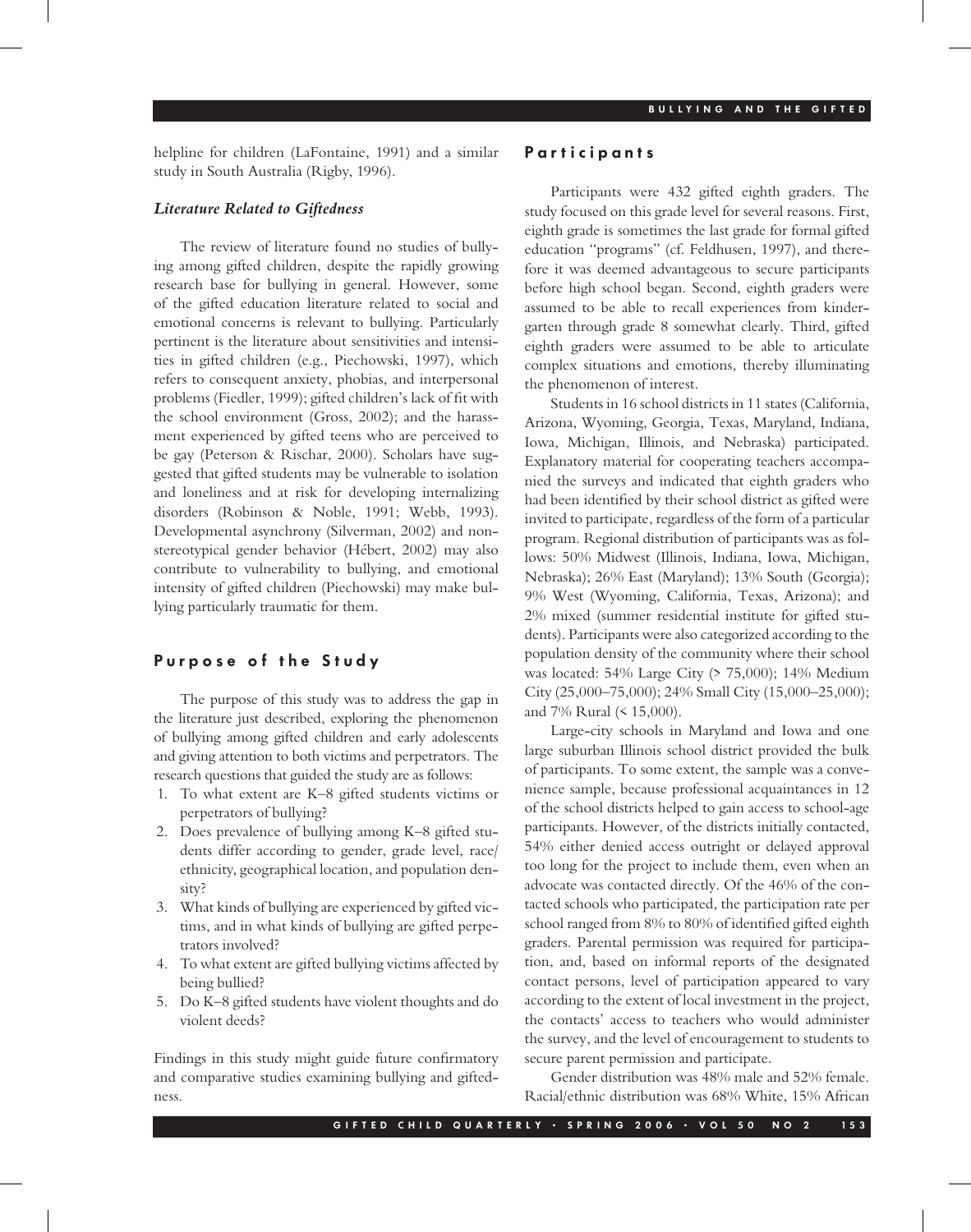American, 6% Multiracial, 5% Asian/Pacific Islander, 2% Hispanic, and 2% Other.

# **Procedures**

 Most potential school sites for the study were contacted by regular mail. They received a packet containing cover letters for administrators and cooperating teachers, a parent permission form, approval from the human subjects review board, a detailed description of the study, and a copy of the survey. In a few cases, the initial contact was made by e-mail. In some cases, several weeks of communication with district administrators followed. In others, regardless of school or district size, permission was granted quickly. When an agreement to participate was in place, the sites received the appropriate number of surveys and permission forms. The contact at the site then organized the process of securing parental permission and administering the survey, enlisting the help of teachers when the survey was done in classrooms. The contact returned the completed surveys and parental permission forms by mail. Subsequent to data analysis, participating schools received a summary of major findings. Schools received an additional summary of findings related specifically to their context if there had been enough participants to ensure that individual students could not be identified in the aggregated data.

### **Instruments**

 A nonstandardized survey instrument (see Appendix) included items requesting both quantifiable and narrative information. The survey items were created based on the researchers' tacit knowledge from accumulated school counseling experience and on various studies described in the existing literature. Items were intentionally greater in number and in scope than those in most available surveys in order to capture nuances of the complex phenomenon of bullying. No precise narrative definition was provided, but several kinds of bullying were listed early in the survey in order to ensure that participants would perceive the construct broadly, in accordance with existing literature attesting to a wide range of bullying behaviors. Nonphysical, as well as physical, kinds of bullying were included with the rationale that sensitivity and overexcitabilities, as described in the literature (Piechowski, 1997), might contribute to intense responses to nonphysical bullying. Categories related to number of bullying experiences ranged from *1* to *10 or more* per grade level, moving away from the idea that repetition of behavior is part of the definition of bullying,

and reflecting the hypothesis that even one incident might have significant repercussions. For many of the questions, all grade levels were listed in table form so that, for example, participants would identify specifically when they were victims or perpetrators of bullying.

# **Data Analysis**

 Statistical analysis was conducted with SPSS version 11.5. Because of the sample size and because responses were so often differentiated by grade level, each participant was associated with 549 potential data points. Therefore, selectivity of analyses was essential. Logistic regression and ordinal regression were the primary methods of analysis. Some significant differences were found, but not for several variables of particular interest (e.g., the relationship between various types of bullying and degree of impact, and between being bullied and thinking about, or committing, violence). Nevertheless, percentages were compelling and are presented here. Factor analysis was conducted regarding kinds of bullying.

 Narrative responses on the survey were usually brief, often just one or two words, and were easily categorized without extensive qualitative analysis (e.g., participants told parent, friend, sibling, teacher, principal; participants were called names related to appearance, intelligence, personality, expletives; participants worried about grades, drugs, violence). Longer responses were analyzed independently by one researcher and one assistant, each developing a color-coding scheme to identify themes that emerged, reflecting the constant-comparative methodology of Glaser and Strauss (1967), with categories open to modification and language units continually reassessed for fit. Subsequently, the researcher and assistant compared analyses and met with the second researcher, who served as a peer debriefer for verification (Lincoln & Guba, 1985). Some participant comments were then regrouped according to consensus.

# **Findings**

 Findings from statistical analysis of most of the survey data will be the major focus here. Findings related to narrative responses are presented at the end of this section.

#### *Prevalence of Being Bullied*

 Prevalence of being bullied at some time during all 9 years of school (K–8) was 67% (73% of males; 63% of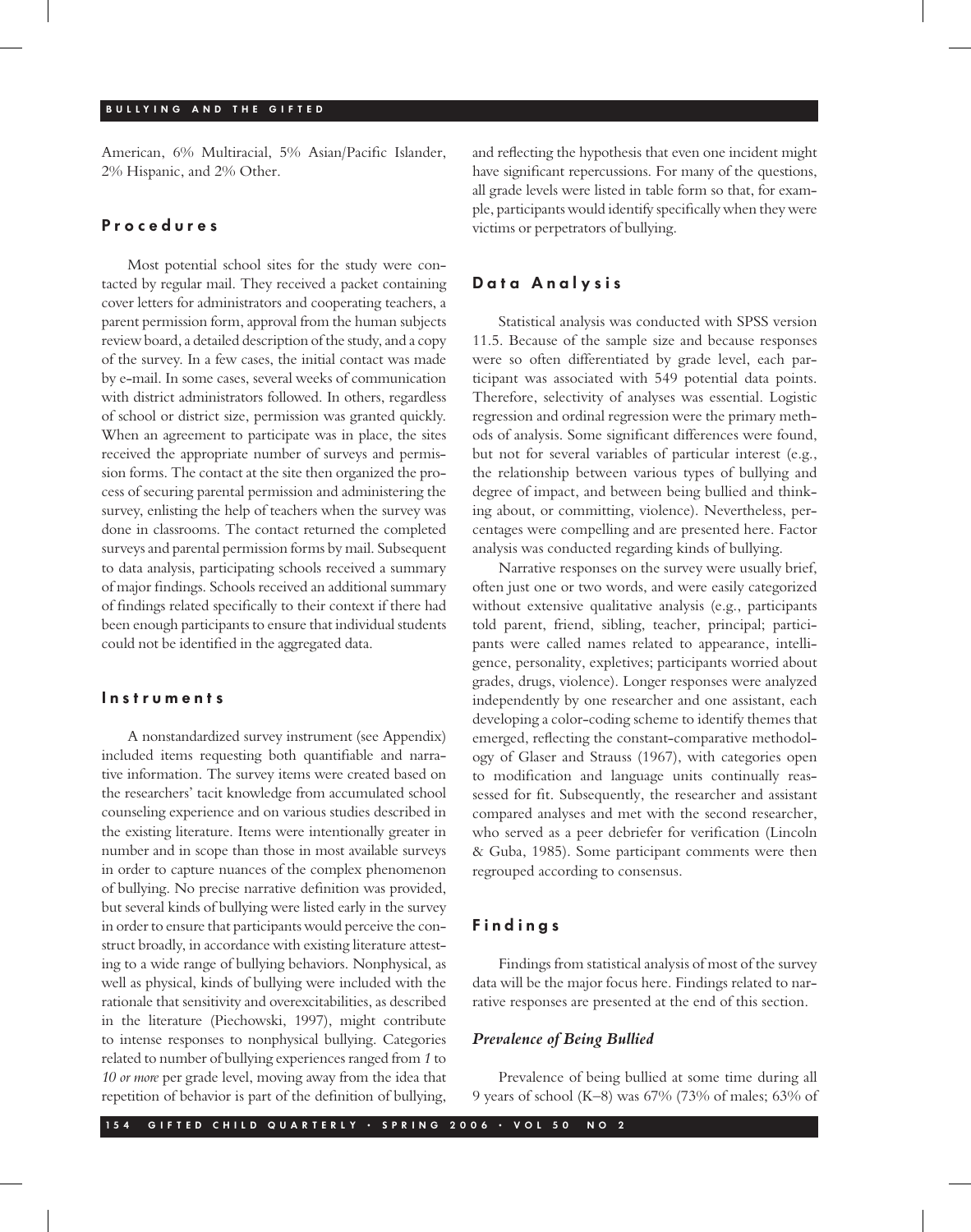# Category Grade K 1 2 3 4 5 6 7 8 Total sample 27% 28% 31% 36% 39% 42% **46%** 44% 42% Males 32% 33% 34% 38% 44% 45% **54%** 48% 46% Females 22% 23% 28% 33% 34% **39% 38% 39% 38%** 1 time **15%** 11% 11% 10% 11% 10% 10% 9% 9% 2–3 times 7% 10% 10% 10% 11% 12% 15% **16% 16%** 4–6 times 2% 2% 4% 7% 6% 5% 6% 8% 7% More than 10 times 2% 3% 4% 4% 7% 10% **11%** 7% 8% Of *all* males 3% 4% 5% 5% 9% 10% **14%** 11% 9% Of *all* females 1% 2% 3% 3% 5% **9%** 8% 4% 7% Of *bullied* males 11% 13% 15% 14% 23% 23% **25%** 22% 19% Of *bullied* females 4% 10% 10% 9% 14% **24%** 21% 10% 18%

*Prevalence of Being Bullied, Grades K–8, by Gender (N = 432)* 

**Table 1**

*Note. Boldface indicates peak percentages.*

females), and ranged from 27% of all participants in kindergarten to 46% (54% of males) in grade 6, after which it declined. Prevalence of females being bullied remained steady at 38% or 39% during grades 5 through 8, the peak years for females.

 More participants were also victims of repeated bullying in grade 6 than in other grades, with 14% of *all* males, and 25% of male *victims* being bullied more than 10 times. Approximately the same percent of female *victims* (24%) were bullied to that extent in grade 5. These percentages declined steadily at the next grade levels. In general, in terms of gender, a higher percentage of gifted males than gifted females were bullied, but the percentages of male and female students bullied more than 10 times were fairly similar in grades 5 and 8. Table 1 displays prevalence per grade level, including number of incidents per year.

#### *What Kind of Bullying?*

 Participants were asked to discriminate among several kinds of bullying, both physical and nonphysical. Name-calling (highest in grade 6 at 35% of all participants) was the most prevalent kind of bullying reported across all school years, followed by teasing about appearance (24%, grade 6), teasing about intelligence and grades (19%, grades 8 and 7), pushing/shoving (13%,

grade 6), beating up (12%, grade 6), knocking books (11%, grade 8), and hitting/punching (9%, grade 8). Name-calling, teasing about appearance, pushing/shoving, and beating up showed small declines after grade 6, but almost all other kinds of bullying continued to increase gradually in prevalence through grade 8, including hitting/punching. Table 2 summarizes the prevalence of various kinds of bullying.

 Name-calling, the highest prevalence category, was differentiated during analysis into five thematic categories: appearance, intellectual capability, expletives, sexual, and personality. These categories, in rank order from most to least frequent, with percent of total responses and examples (when publishable), are as follows: (a) appearance—41%, with a 3:1 ratio of weight to height: *whale, fatboy, tubby, chubbs, ugly, big boobs, midget, anorexic freak, twig, stringbean*; (b) intellectual capability—36%: *dork, geek, nerd, smarty, idiot, moron, retard, dumb;* (c) expletives—8%, associated with grades 7 and 8: unpublishable; (d) sexual references—8%, mostly associated with grades 7 and 8, with many unpublishable: *slut, bitch, fag, gay*; (e) personality—6%: *crybaby, jerk, mean, freak, wacko, loser, snot, poser, skater, weird.* Appearance was a focus of teasing from grades 5–8, with more than 1 in 5 participants experiencing this kind of teasing.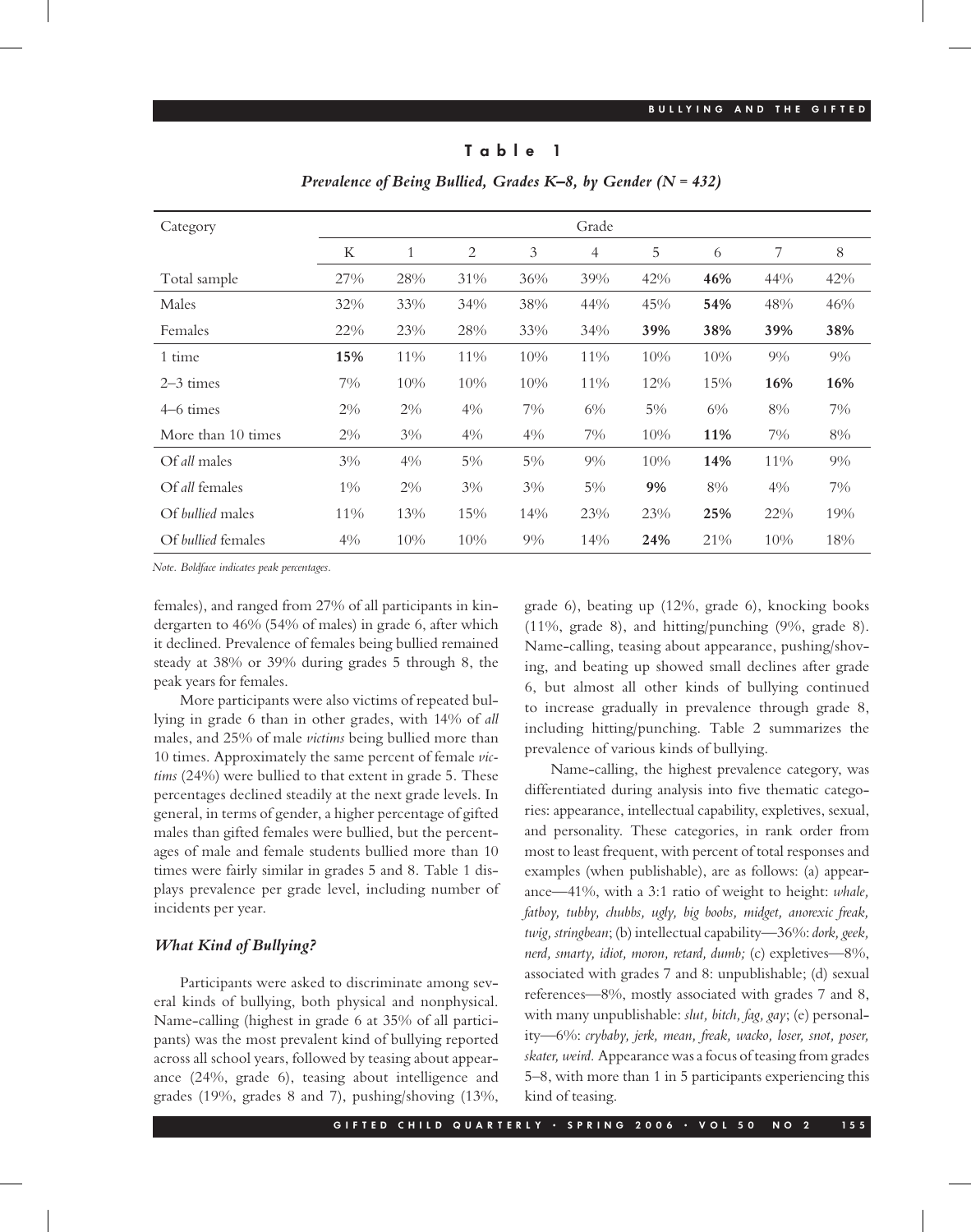| Type of bullying          |       |       |                |       | Grade |       |     |     |     |
|---------------------------|-------|-------|----------------|-------|-------|-------|-----|-----|-----|
|                           | K     |       | $\overline{2}$ | 3     | 4     | 5     | 6   | 7   | 8   |
| Name-calling              | 21%   | 20%   | 22%            | 26%   | 28%   | 32%   | 35% | 33% | 32% |
| Teasing                   |       |       |                |       |       |       |     |     |     |
| Appearance                | 7%    | 7%    | 10%            | 13%   | 17%   | 21%   | 24% | 23% | 23% |
| Intelligence              | 2%    | 3%    | 5%             | 8%    | 12%   | 13%   | 17% | 18% | 19% |
| Grades                    | 2%    | 3%    | 4%             | 7%    | 11%   | 14%   | 18% | 19% | 18% |
| Family                    | 1%    | $1\%$ | 1%             | 1%    | 3%    | 4%    | 5%  | 5%  | 6%  |
| Social status             | 1%    | $1\%$ | 2%             | 2%    | 4%    | 4%    | 4%  | 5%  | 6%  |
| Knocking books            | $1\%$ | $1\%$ | 2%             | 2%    | 3%    | 4%    | 10% | 10% | 11% |
| Damaging possessions      | 1%    | 1%    | 1%             | 2%    | 3%    | 4%    | 4%  | 5%  | 5%  |
| Taking possessions        | 1%    | 2%    | 1%             | 2%    | 2%    | 3%    | 3%  | 4%  | 5%  |
| Threatening, intimidating | $1\%$ | $1\%$ | $1\%$          | $1\%$ | $1\%$ | $1\%$ | 1%  | 2%  | 3%  |
| Hitting/Punching          | 2%    | 2%    | 3%             | 3%    | 5%    | 7%    | 7%  | 8%  | 9%  |
| Pushing/Shoving           | 6%    | 7%    | 10%            | 8%    | 10%   | 11%   | 13% | 12% | 11% |
| Beating up                | $1\%$ | 2%    | 3%             | 4%    | 7%    | 7%    | 12% | 11% | 11% |

# *Types of Bullying Experienced by Victims, Grades K–8 (N = 423)*

*Note. Boldface indicates peak percentages.*

#### **Table 3**

| How much were you affected by |       |    |                   |                                                                                           |                |     |            |    |    |
|-------------------------------|-------|----|-------------------|-------------------------------------------------------------------------------------------|----------------|-----|------------|----|----|
| bullying?                     |       |    |                   |                                                                                           | Grade          |     |            |    |    |
|                               | K     |    | $\sim$ 1 $\sim$ 2 | $\mathcal{E}$                                                                             | $\overline{4}$ | -5. | -6 -       |    |    |
|                               |       |    |                   | $N = 117$ $N = 125$ $N = 140$ $N = 158$ $N = 174$ $N = 186$ $N = 203$ $N = 195$ $N = 186$ |                |     |            |    |    |
| "A $\text{lot}$ "             | $3\%$ | 5% |                   | 5\% 6\% 9\%                                                                               |                |     | $13\%$ 11% | 9% | 8% |

"Not at all" 11% 11% 11% 10% 11% 11% 12% 11% **16%**

#### *Impact of Being Bullied, Grades K–8: Extreme Categories*

*Note. Boldface indicates peak percentages.*

# *Impact of Bullying*

 Bullied participants were asked to rate the emotional impact of being bullied on a continuum from *not at all* to *a lot*. Grade 5 represented the peak year in terms of emotional impact (13% indicating *a lot*), after which percentages declined. The percentage of students who checked *not at all* was fairly steady from kindergarten through grade 7 (10% to 12%), with grade 8 showing a sudden increase in *not at all* from 11% to 16%. In grade 6, where so many percentages peaked, 46% of all participants were bullied, 11% were bullied more than 10 times, and 11% were bothered a lot by being bullied. Table 3 shows the percentages of participants who indicated extremes on that portion of the survey.

 Ordinal regression (the Polytomous Logit Universal Models procedure from SPSS 11.5) was used to examine the emotional impact of various kinds of bullying because this analysis can accommodate categorical predictor and criterion variables with multiple levels. Name-calling was consistently the most prevalent kind of bullying, but its relationship with impact was not statistically significant at any grade level. However, other kinds of bullying were associated with impact. The relationship between being teased about appearance and being bothered "a lot" was significant in grades 6 and 7 ( $p \le 0.001$ ) and in grade 5 ( $p \le$ .002). The relationship between being teased about intelligence and being bothered a lot was significant in grade 7  $(p \le 0.01)$ , as was the relationship between having someone take possessions and being bothered a lot in grades 3 and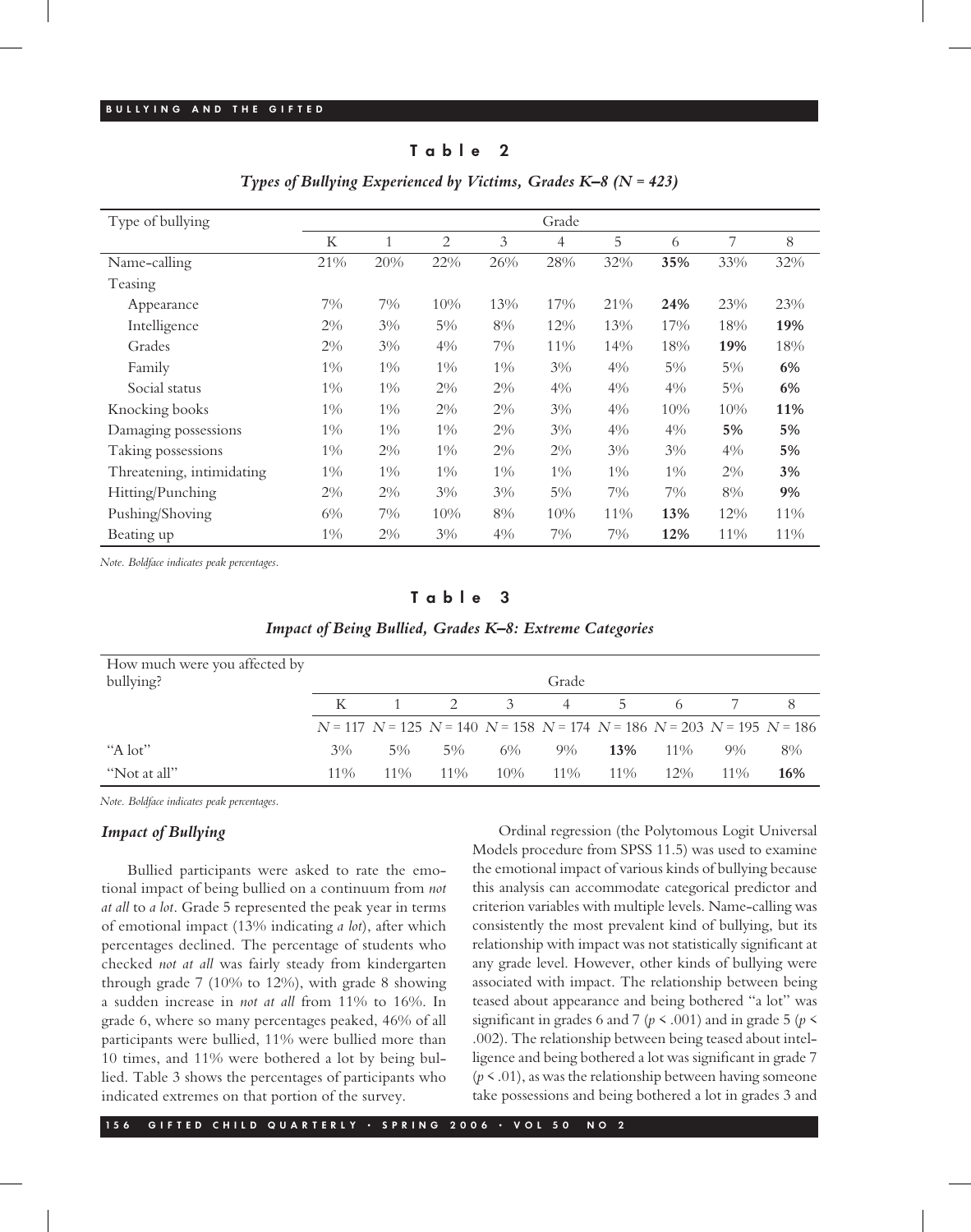| Gender              |    |    |    |       | Grade          |     |     |     |     |
|---------------------|----|----|----|-------|----------------|-----|-----|-----|-----|
|                     | K  |    |    | 3     | $\overline{4}$ | C.  | O   |     | 8   |
| Male                | 4% | 8% | 7% | 10%   | 13%            | 13% | 17% | 19% | 21% |
| Female              | 3% | 3% | 4% | $6\%$ | 7%             | 8%  | 12% | 12% | 11% |
| <b>Total Sample</b> | 3% | 6% | 5% | 8%    | 10%            | 10% | 14% | 15% | 16% |

*Percent Who Were Bullies, Grades K–8, by Gender (N = 432)*

*Note. Boldface indicates peak percentages.*

5 ( $p \leq .01$ ). Regarding physical bullying, the relationship between being "beaten up" and being bothered a lot was significant in grade 7 ( $p \leq .01$ ) and grade 8 ( $p \leq .001$ ). In grades 1 and 8, being hit was significantly related to being bothered a lot  $(p \le 0.01)$ . Being threatened with physical violence was significantly related to being bothered a lot in grade 2 (*p* < .01) and grade 8 (*p* < .001).

#### *Gifted Children as Bullies*

 The study also explored the prevalence of bullying *by* gifted children and adolescents. Of all participants, 28% (33% of males; 22% of females) bullied someone at some time during the first 9 years of school. Approximately 1 in 5 gifted males (21%) in this study was a bully in grade 8, and more than 1 in 10 females were bullies in grades 6 (12%), 7 (12%), and 8 (11%). The percentage of all participants who were bullies increased fairly steadily throughout the school years, from 3% in kindergarten to 16% in grade 8. Bullying by gifted students stayed fairly stable (14–16%) during grades 6–8. Table 4 shows the percentage of participants who were bullies.

 The survey also asked participants to indicate what kinds of bullying they perpetrated. There were several noteworthy findings. Gifted children were increasingly perpetrators of name-calling through grade 8, from 4% in kindergarten to 14% in grade 8, while gifted *victims* experienced less name-calling after grade 6. Pushing by gifted children first appeared in grade 1 and disappeared after peaking at 4% in grade 5. Threats by gifted children first appeared in grade 1 and increased to  $6\%$  by grade 8. Teasing by gifted children about others' appearance first appeared in grade 3 and increased to 8% in grade 8. Hitting by gifted children first appeared in grade 4, at 3%, increased to 4% in grade 7, and then disappeared. Finally, gifted bullies began to use more *kinds* of bullying in grade 6.

One of the most clear and consistent findings in this study was that grade 6 represented peak prevalence in many categories, with (a) 46% of all participants bullied,

(b) 54% of males bullied and 14% bullied more than 10 times, (c) 35% of all participants called names and 24% teased about appearance, (d) 13% pushed and 12% threatened, (e) 12% of all participants committing some sort of violent deed, and 19% of males committing some sort of violent deed, and (f) 12% of females bullied.

#### *Violent Thoughts and Deeds*

 With school violence in mind, the survey included two questions related to violent thoughts and deeds. These were closed questions, without any definitions to guide the participants, because it was assumed that including a list of categories would presuppose knowing what thoughts or deeds occurred and might miss important categories. Almost 3 in 10 (29%; males 37%, females 23%) of all participants had violent thoughts in grade 8, which had the highest prevalence. Grade 6 had the highest percentage committing some kind of violent deed, 12% of all participants (19% of males). The highest percentage of females reporting violent deeds (7%) was in grade 8. Violent thoughts increased steadily throughout the first 9 school years. Table 5 summarizes the percentages of students who reported violent deeds or violent thoughts. In response to a question asking how they responded effectively to bullying, 11% indicated that they responded with violence.

 Near the end of the survey, three questions asked how much participants thought about violence occurring at school, at home, and in the world. While the majority (52%) of the participants reported "never" thinking about violence at school, another 41% thought about it once a day. Even more participants reported never thinking about violence at home (78%), but 14% thought about it once a day. On the other hand, many students thought about violence in the world: 53% once a day and 22% 2–5 times per day. Small percentages of students thought "all the time" about violence in the school (3%), at home (3%), and in the world (6%).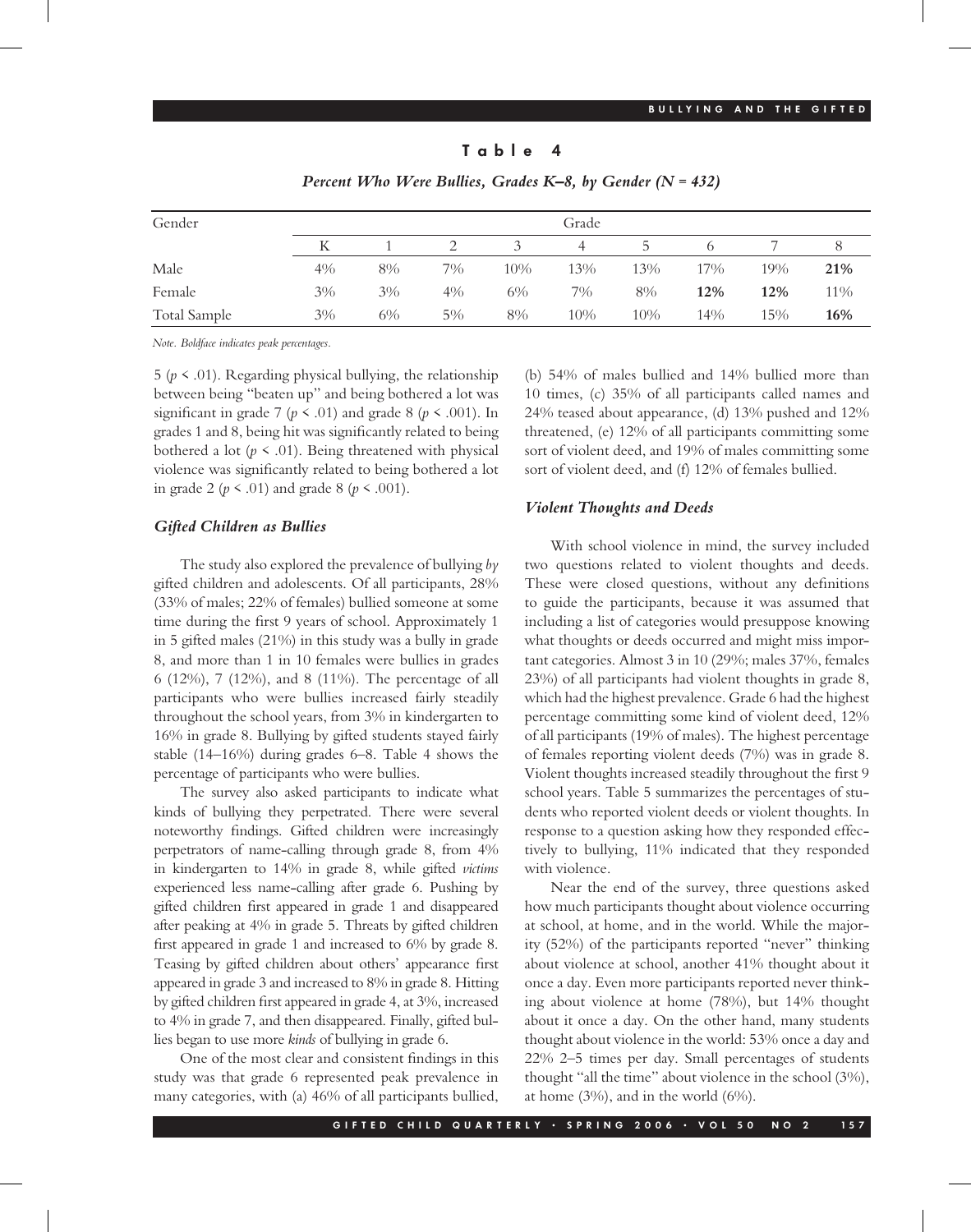#### *Percent With Violent Thoughts or Violent Deeds, Grades K–8, by Gender (N = 432)*

| Gender                    |       |       |       |     | Grade |     |     |     |                |
|---------------------------|-------|-------|-------|-----|-------|-----|-----|-----|----------------|
|                           | K     |       | 2     | 3   | 4     | 5   | 6   | 7   | $8\phantom{.}$ |
| Thought violent thoughts? |       |       |       |     |       |     |     |     |                |
| Males                     | 7%    | 10%   | 11%   | 14% | 22%   | 22% | 30% | 34% | 37%            |
| Females                   | 2%    | 3%    | 5%    | 9%  | 12%   | 16% | 18% | 21% | 23%            |
| Total Sample              | 5%    | 6%    | 7%    | 12% | 16%   | 19% | 24% | 28% | 29%            |
| Did something violent?    |       |       |       |     |       |     |     |     |                |
| Males                     | 4%    | 8%    | 9%    | 8%  | 15%   | 17% | 19% | 18% | 16%            |
| Females                   | $1\%$ | $1\%$ | $1\%$ | 4%  | 5%    | 5%  | 6%  | 6%  | 7%             |
| Total Sample              | 3%    | 4%    | 5%    | 6%  | 10%   | 10% | 12% | 12% | 11%            |

*Note. Boldface indicates peak percentages.*

# **T a b l e 6**

# *Logistic Regression: Gender Differences (N = 432)*

| Survey question                              |       | S.E. | Wald   | Df | Sig.        | $Exp\beta$ |
|----------------------------------------------|-------|------|--------|----|-------------|------------|
| Were you ever bullied?                       | .444  | .210 | 4.482  |    | $.034*$     | l.559      |
| Were you ever a bully?                       | .554  | .219 | 6.369  |    | $.012\star$ | l.740      |
| Did you ever think violent thoughts?         | .591  | .200 | 8.760  |    | $.003**$    | 1.805      |
| Did you ever do something violent at school? | 1.007 | .222 | 20.640 |    | $.000$ ***  | 2.737      |

*\*p < .05, \*\*p < .01, \*\*\*p < .001* 

*Note. Gender was the predictor variable, and answers to survey questions were the response variables.*

#### *Statistically Signifi cant Findings*

 Initial analyses, using logistic regression, regressed the response variables of (a) having been bullied, (b) having been a bully, (c) thinking about doing violence, and (d) doing violence on the predictor variables of geographical region (East, West, South, and Midwest), school, population density (large city, medium city, small city, and rural), ethnicity, and gender. Significant differences were found only for gender (see Table 6). In general, males were more likely than females to be bullied ( $p \leq .05$ ), be a bully ( $p \leq .05$ ), think violent thoughts  $(p \leq .02)$ , and do something violent at school  $(p \le .001)$ .

 To determine whether being bullied led to bullying others later in school, logistic regression was again used, with being bullied in fourth grade as a predictor variable and being a bully in fifth, sixth, seventh, or eighth grade as a response variable. Because no significant correlations were found, similar analyses at other grade levels were not done. In addition, analyses using height or weight as predictor variables and being a victim of bullying as the response variable resulted in nonsignificant findings.

#### *Factor Analysis*

 Given the exploratory nature of this study, the authors conducted a factor analysis of types of bullying to identify possible factors for future research. A principal components analysis with varimax rotation was performed on the eighth-grade responses. The factor structure was determined utilizing two criteria (Gorsuch, 1983): (a) eigenvalues greater than one, and (b) item loadings equal to or greater than .40. A scree plot was utilized as a visual structure to determine the number of factors. Three fac-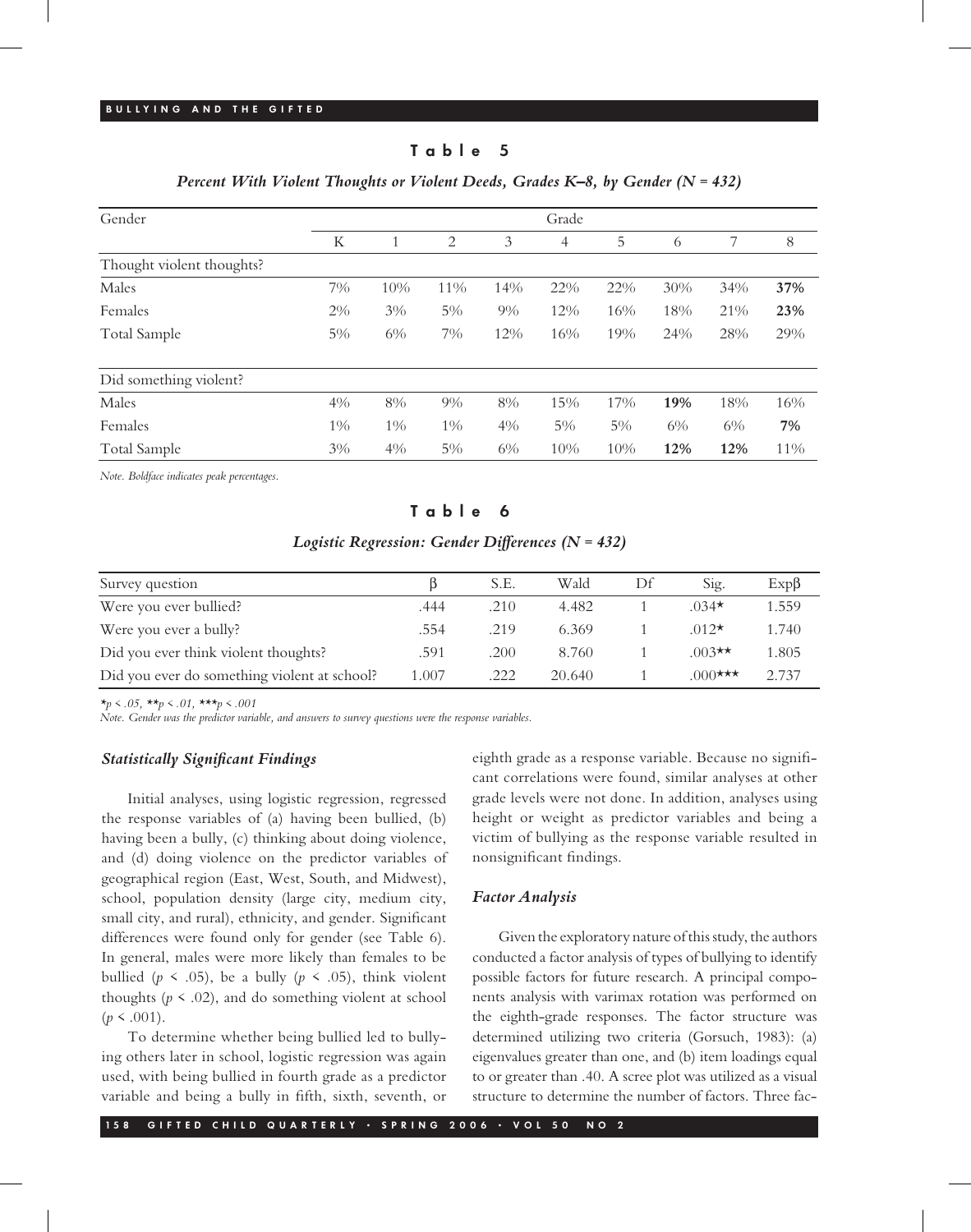| Factor                     | <b>Factor Loadings</b> |                          |                                                |  |  |  |  |
|----------------------------|------------------------|--------------------------|------------------------------------------------|--|--|--|--|
|                            | 1. General bullying    | 2. Teasing about ability | 3. Teasing about socio-<br>economic attributes |  |  |  |  |
| Name-calling               | .586                   | .392                     | $-.013$                                        |  |  |  |  |
| Pushing                    | .666                   | $-.253$                  | $-.126$                                        |  |  |  |  |
| Knocking books loose       | .631                   | $-.056$                  | $-.310$                                        |  |  |  |  |
| <b>Hitting</b>             | .711                   | $-.363$                  | $-.079$                                        |  |  |  |  |
| Teasing about poor grades  | .470                   | $-.015$                  | .372                                           |  |  |  |  |
| Teasing about appearance   | .637                   | .309                     | $-.054$                                        |  |  |  |  |
| Teasing about family       | .558                   | $-.161$                  | .609                                           |  |  |  |  |
| Teasing about status       | .527                   | $-.076$                  | .617                                           |  |  |  |  |
| Teasing about intelligence | .587                   | .586                     | .101                                           |  |  |  |  |
| Teasing about good grades  | .427                   | .655                     | $-.154$                                        |  |  |  |  |
| Damaging possessions       | .725                   | $-.258$                  | $-.186$                                        |  |  |  |  |
| Taking possessions         | .619                   | $-.140$                  | $-.265$                                        |  |  |  |  |
| Being beaten up            | .471                   | $-.166$                  | $-.147$                                        |  |  |  |  |
| Threats                    | .628                   | $-.159$                  | $-.064$                                        |  |  |  |  |

*Summary of Factor Analysis of Types of Bullying Experienced by Victims (N =432)*

*Note. Boldface indicates eigenvalues greater than one and item loadings ≥ .40.*

tors emerged: a general bullying factor that included all of the types of bullying reported (eigenvalue of 4.96; 35% of variance explained); teasing about ability (eigenvalue of 1.39; 10% of variance explained); and teasing about socioeconomic attributes (eigenvalue of 1.22; 9% of variance explained). Although the items from Components 2 and 3 did load on Component 1, they were such distinct factors in the second and third components that they were retained. Table 7 shows the factor loadings for these components.

#### *Narrative Survey Responses*

 Findings related to brief narrative responses to openended questions provide additional dimensions to this discussion. Three questions, of several, are summarized here.

*The Worst Case.* Surprisingly, in response to the question asking for their "worst case" of bullying, the most-mentioned situations involved name-calling. The next most frequently listed instances involved physical bullying and teasing about physical appearance.

*Who Offers Support*. The survey asked what/who had been most helpful if participants had been bullied, a bully, or violent. In descending order, the top 8 of 15 categories that emerged were family, friends, self, no one, teachers, personal belongings, God, and counselors.

 *Worries*. In regard to responses about worries, it should be noted that this study was done during the year following the attack on the World Trade Center in New York City. An urban male wrote the following: "Everyone is trying to get everyone to come together and not be violent, but it seems like there's more violence going on. It just kind of messed up everything." The following worry themes emerged, listed here from most to least mentioned: (a) grades, school; (b) terrorism, world events, war; (c) friends, family; (d) violence in general; (e) appearance, popularity; (f) relationships with other gender; (g) sports performance (or other competitions); (h) death; (i) money; (j) future, college; (k) sex-related issues; (l) pregnancy, rape; (m) disease, health; and (n) drugs, alcohol. When asked how often they talked with someone about their worries, 28% of participants checked "never," and 23% checked "not often" (i.e., 51% of all participants).

# **Discussion**

#### *Prevalence*

The absence of significant differences in regard to location, population density, and race/ethnicity reflects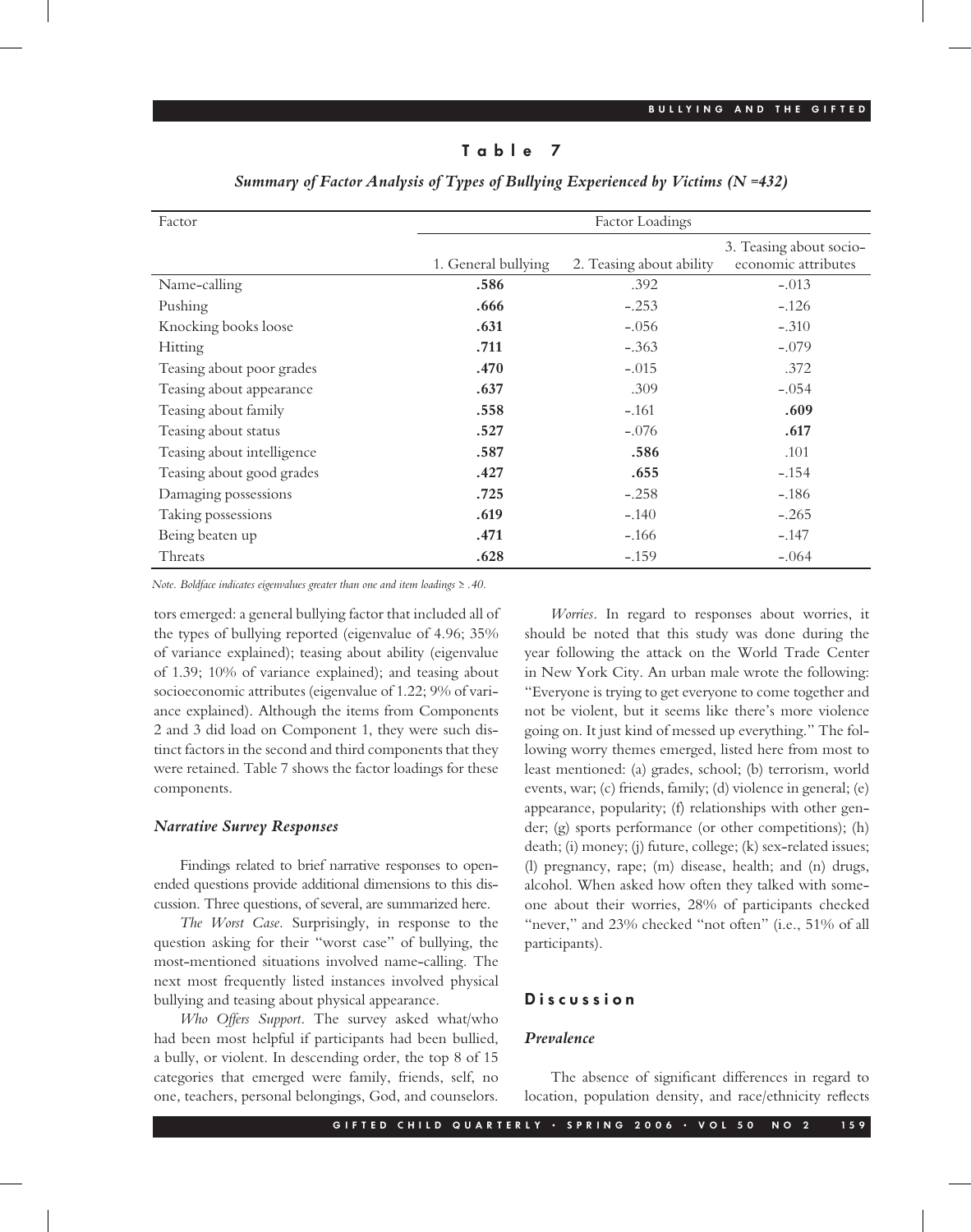the literature (Nansel et al., 2001) and suggests that bullying of gifted children and adolescents occurs fairly universally. In fact, in this study, 67% of all participants had been victims at some time during the school years, including 73% of males. More specifically, almost half of all participants and more than half of all gifted males were bullied in grade 6, and 2 in 5 gifted females experienced some kind of bullying during middle school. These are higher total percentages than in most studies (e.g., Baldry, 2003; Berthold & Hoover, 2000; Boulton & Underwood, 1992; Craig & Pepler, 2003; Haynie et al., 2001; Pellegrini et al., 2001; Weir, 2001), but also lower than a few (e.g., Hoover et al., 1992; Orpinas et al., 2003). Of all participants, 11% were bullied repeatedly, a level similar to the 10% who were chronic targets in two studies (Boulton & Underwood; Perry et al., 1988) and lower than the 26% and 37% in the Slee (1994) and Orpinas et al. (2003) studies, respectively. The finding that the percentage of victims was always greater than the percentage of bullies reflects the literature, but the steady, gradual increase in the percent of gifted bullies, K–8, and of victims, K-6, differs from Weir's (2001) finding that bullying peaked at age 7 and again later at age 10 and 11. Whether that difference was associated with gifted students' earlier victimization was not ascertained in this study, as noted earlier.

 Regarding bullies, the percentage during grades 3 and 4 (10% and 13%) in this study was lower than Boulton and Underwood's (1992) 17% at the same age level. However, the percent of all participants in this study who had been bullies (28%) was above the 8–20% range in Batsche and Knoff's (1994) summary of research. As mentioned in the review of literature, varying definitions and time frames make comparisons between the present study and other studies problematic.

 Prevalence was highest during the middle school years, but more than 1 in 4 gifted elementary school children also experienced bullying. The high percentages for various kinds of bullying, in an extensive list, were surprising and raise concern about school safety and the mental health of gifted children and gifted early adolescents. However, it should be noted that the survey used here delineated several kinds of bullying, unlike surveys that might refer only to physically aggressive types of bullying or include only two yes/no items about bullying and being bullied. The list at the outset of the survey, indicating that nonphysical behaviors could also qualify as bullying, may have resulted in higher percentages of students identifying themselves as victims and bullies than in many previous studies of general school populations.

Only findings related to gifted bullies support the literature related to the decline of physical aggression and increase in verbal and indirect forms with development: By grade 6, gifted bullies were using more diverse kinds of bullying, including more verbal bullying. For victims, teasing about intelligence and grades was at its peak in grades 7 and 8, reflecting the literature and perhaps reflecting increasing awareness of achievement differences in the peer culture. However, the finding that some kinds of physical bullying did not decline for victims does not reflect the literature.

 A higher percentage of gifted males than gifted females in this study were bullied and were bullies, although it is important to note that the survey did not list the indirect kinds of bullying that have been associated with females recently (Olweus, 2003; Simmons, 2002). The percentages for females might have been higher had the list included those. Nevertheless, the prevalence of bullying by and of females in this study does not appear inconsequential. In addition, an almost equal percentage of each gender were bullied more than 10 times, which suggests that both genders of gifted children are vulnerable to repeated bullying. Being teased about appearance, experienced by 23–24% of all participants in grades 6–8, was the only kind of teasing that was significantly related to emotional impact for more than one grade (grades 5–7), peaking in grade 5, with 13% of bullied students bothered "a lot." In general, emotional distress related to being bullied was associated with grades 5–8. Memories of earlier distress may have faded over time, of course; however, it is also possible that other factors contributed to the level of impact in the older grades, including developmental changes, salience of social relationships, perceived danger from bullies' increasing physical stature, perceptions that adult protection in and outside of school was decreasing, or media accounts of threats to safety.

 It is important to remember that while being bullied bothered some victims a lot, a steady percentage (10–12%) across grades 1–7 indicated that they were not distressed at all, and that percentage increased to 16% in grade 8. It is wise, therefore, not to make broad assumptions about impact. Nevertheless, even if only approximately 1 in 10 gifted children, beginning with grade 4, were bothered a lot by bullying, those children's distress might have had impact on their perceptions about school, academic performance, and self-confidence. The small percentages for various kinds of bullying, effects of bullying, or violent thoughts and deeds indeed represent individual children, who may despair that their school life will not improve.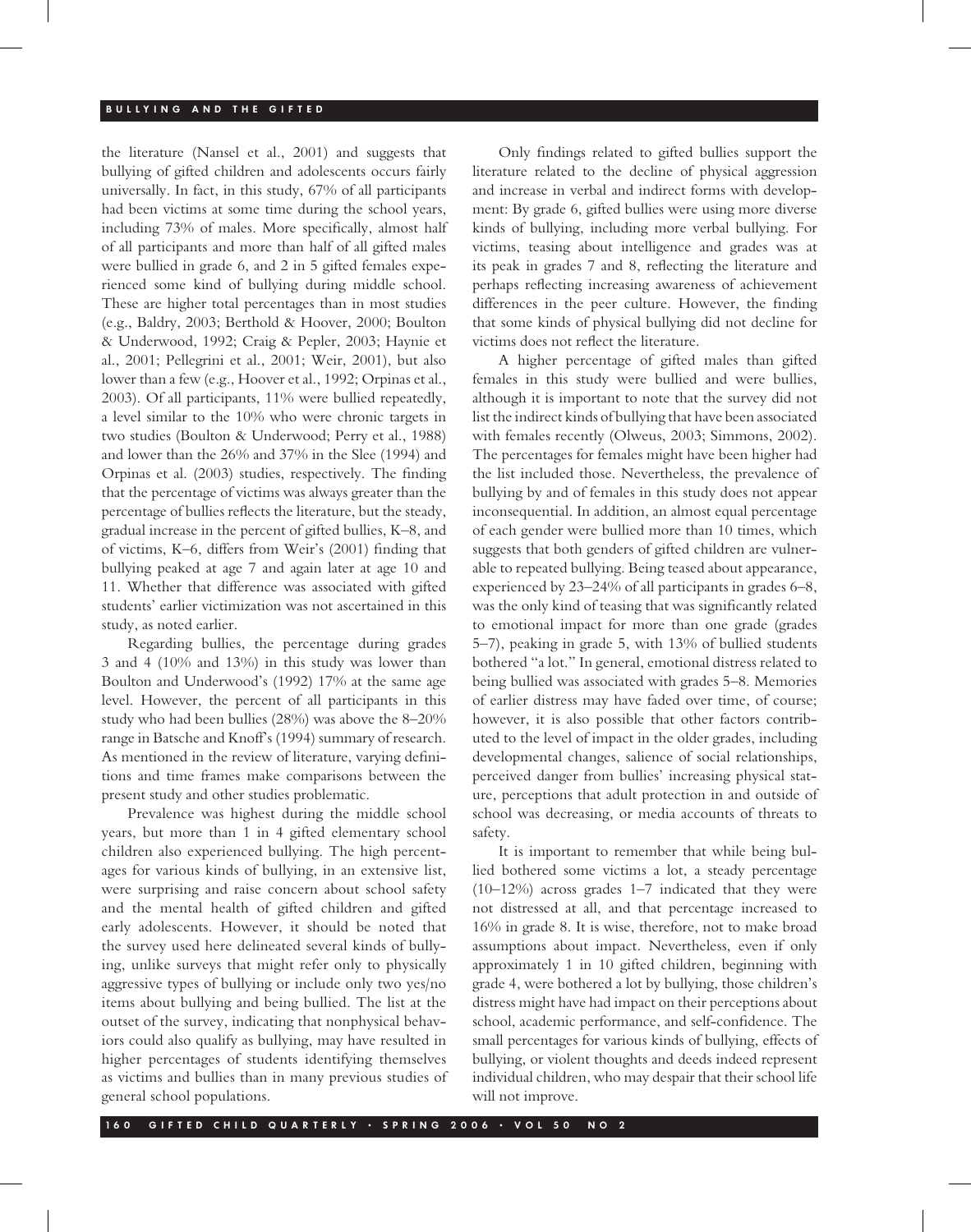Similar to Skliopideou's (2002) finding, a large number of victims in this study indicated that they told no one about the bullying, suggesting that adults may not be aware of children's distress and therefore cannot respond to it. Bullying tends to become less apparent and more difficult to detect with age, as physical bullying gives way to other kinds (Rigby, 2003). It might be assumed that indirect bullying may generate increasingly less engaged adult response over time, in turn resulting in less reporting. It is also possible that the most distressed and discouraged victims are least likely to report bullying.

#### *Connecting to the Sensitivity Literature*

 Though some of the percentages of prevalence were not high, the authors speculate that, if the literature attesting to a relationship between giftedness and emotional intensity and sensitivity is accurate, gifted children and early adolescents might be somewhat uniquely affected by bullying. However, this study did not compare gifted youth to children and adolescents not identified as such, and therefore it is only speculation that gifted students might respond with more sensitivity than others to teasing about appearance, for example. Nevertheless, the statistically significant relationship between that kind of teasing and being bothered "a lot" raises concerns, especially because teasing and name-calling about appearance were experienced by so many of these participants. Expletives may also have particularly negative effects on the selfesteem of children from families where expletives are not heard. In fact, many gifted children may be unused to and unprepared for aggression, social competition, and even nonhostile bantering. In addition, words challenging basic personality (e.g., *dork*) might be particularly troubling to children who do not have a solid self-concept during early adolescence, a time that has been associated with a tenuous sense of self (Erikson, 1968).

#### *Connecting to the Developmental Literature*

 Middle school is usually understood to be a challenging time developmentally, and pre- and early adolescents are typically concerned with physical changes, changes in social milieu, adjustments to more departmentalized school structures, peer pressure to take dangerous risks, and, particularly for gifted students, high expectations in terms of planning for the future. With insecure identities, they are often newly preoccupied with peer acceptance and self-conscious about physical appearance, probably no less concerned with normal developmental challenges than are their age peers. Name-calling about appearance might be particularly troubling during this time of self-consciousness (Elkind, 1998), rapid or slow physical development, unsettling and confusing sexual thoughts, and social concerns. Being called "gay" or "lesbian," which was associated with grades 7 and 8 in this study, because of appearance, choice of school activities, or behavior may feel catastrophic.

 Cognitively, many gifted children may have moved precociously into formal operations (Piaget, 1972), but are not necessarily advanced in physical, social, and emotional development. For children with advanced cognitive development, which allows them considerable control in many areas of life, these developmental phenomena—and bullying—may feel particularly uncontrollable. In addition, pain associated with being teased about appearance, intelligence, or grades may be exacerbated by gifted students' sensitivity to justice issues (Gross, 1993). Bullying, they can see, is not "the way it ought to be." Appearance cannot be altered much, nor can intelligence. High achievement may be valued by family, teachers, and even the gifted student, but not by the broad middle school culture. In developmental terms, teasing might contribute to difficulties incorporating intelligence and grades comfortably into an identity (cf. Brown & Steinberg, 1990). The significant relationship in this study between emotional distress and being teased about intelligence in grade 7, the only grade with that relationship, reflects literature that has associated underachievement among gifted adolescents with grade 7 (Peterson & Colangelo, 1996).

#### *Concerns About Grade 8*

 Grade 8 marked a large increase in the number of gifted students being bothered "not at all" by being bullied. Selfesteem may be bolstered by other aspects of life by then, identity may be more developed, and gifted students may have devised effective strategies for coping with bullying. They may, in fact, be more resilient. However, the finding that 8% of gifted eighth graders were still bothered a lot raises the specter of long-term victimization and underscores that school does not feel safe for a number of gifted students even at the end of middle school.

The finding that 1 in 5 gifted males was a bully in grade 8 might suggest that gifted victims become gifted bullies, but this study did not continue to pursue that relationship after finding no significance initially. However, even if the percentages of gifted students who experienced threats, intimidation, damaged possessions, or teasing about family or social status were under 10% in grade 8, these percentages had continued to increase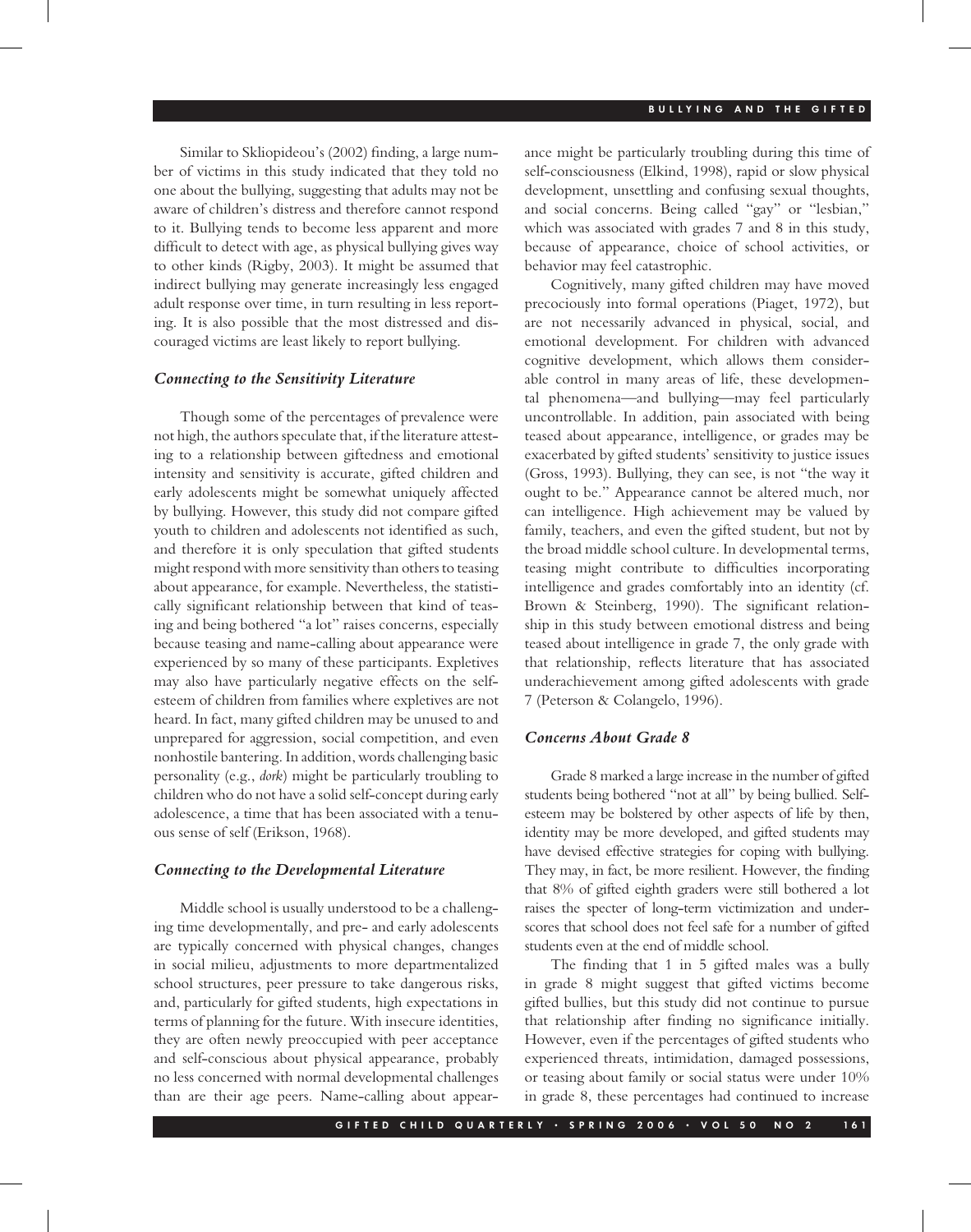through grade 8. Perhaps a child who was repeatedly bullied throughout the school years, especially during early adolescence, became an angry, reactive bully by grade 8, although the contrast in percentages between victims (46% in grade 6) and bullies (16% in grade 8) suggests that most victims do not become bullies. Regardless, the findings that so many males were involved in bullying behavior in grade 8 and that so many males and females had violent thoughts are unsettling. Because hitting was not a large part of gifted bullies' bullying repertoire and disappeared after grade 7, these bullies appeared to be engaged in nonphysical kinds of bullying. Data indicated an increase in *types* of bullying by gifted students in grade 6, perhaps reflecting that they were using intellectual nimbleness and capacity for subtlety in their bullying from then on.

 The drop in the most violent bullying *by* gifted students after grade 6 may reflect a growing sense of self and sensitivity to peers. Nevertheless, some kinds of physical bullying *of* gifted students (hitting/punching, knocking books) continued to increase through grade 8. That trend may continue into high school for gifted students who remain vulnerable.

# Implications for Teachers, **C o u n s e l o r s , a n d O t h e r Professionals**

 Teasing about appearance and intelligence increased in the upper elementary grades. Gifted education and classroom teachers and school counselors should therefore be alert for this kind of bullying, proactive with attempts to prevent it, and consistent in responding to it when it occurs. Bullies can be popular (Pellegrini et al., 2001) and able to engage the peer ecology more effectively than nonaggressive peers (Pepler et al., 1998). In fact, Coie and Koeppl (1990) found that only one third of aggressive children were rejected. In contrast, victims can be on the periphery socially (Rodkin & Hodges, 2003). Certainly educators, parents, and the broader community should not assume that all popular children are prosocial or that all rejected children are aggressive (Rubin, Bukowski, & Parker, 1998). The bullying behaviors of popular bullies may not come to the attention of teachers and counselors. Similarly, the despair of victims, both aggressive and nonaggressive, may not be apparent.

 School counselors in the United States are currently being trained to conduct proactive, prevention-oriented classroom lessons (Campbell & Dahir, 1997) on topics such as problem solving, friendship skills, making good choices, expressing feelings, organization, and career development. Counselors at the elementary school level are more likely to be involved in such large-group interventions than are counselors at the other levels. However, all school counselors are encouraged to increase their focus on prevention, in contrast to mostly crisis response, in order to build a positive, safe school culture. Bullying is an especially appropriate topic for classroom lessons at the elementary-school level.

 Several scholars have advocated that educational discussion groups or classroom meetings be among core components of bullying-prevention programs (Dake et al., 2003; Olweus, 1993b), focusing on the expressive and emotional worlds of students (Kenway & Fitzclarence, 1997). Because females are more likely to label direct verbal and indirect bullying as bullying, conducting interactive group discussions with both genders together might be effective. Oliver, Hoover, and Hazler (1994) found that students perceived that victims are at fault, that teasing is usually not serious, and that bullying toughens children. In that regard, Demaray and Malecki (2003) promoted targeting students' perceptions of bullying in discussions, so that the "toughness" of bullies, currently not likely to be punished by peers, is no longer popular. There is reason to assume that the 16% of participants in this study who were bullies needed to be among those involved in the discussions.

 Pertinent to these directions, school counselors in the United States are currently admonished to facilitate small groups, either for prevention or for intervention. Groups for both perpetrators and victims of bullying, or each separately, can help children to improve interpersonal skills, acknowledge the perspectives of others, solve social problems, express feelings, feel heard, and interact more effectively with peers. Gifted education teachers and school counselors might cofacilitate small groups for gifted children who are bullied or are bullying, making sure the groups are homogeneous in ability in the interest of establishing trust for communication (Peterson; 1990, 1995). Educators can be taught rudimentary group-process and listening skills and manage psychoeducational groups alone, as well (Peterson, 2003). Small groups, more than individual counseling, provide a social microcosm (Yalom, 1985) in which group members can learn communication skills, find commonalities, and "be known"—these goals especially appropriate for addressing bullying.

 Given that so many aspects of bullying peaked during grade 6, it seems obvious that prevention-oriented largeand small-group work should be facilitated during upper elementary grades—certainly during grade 6. Successful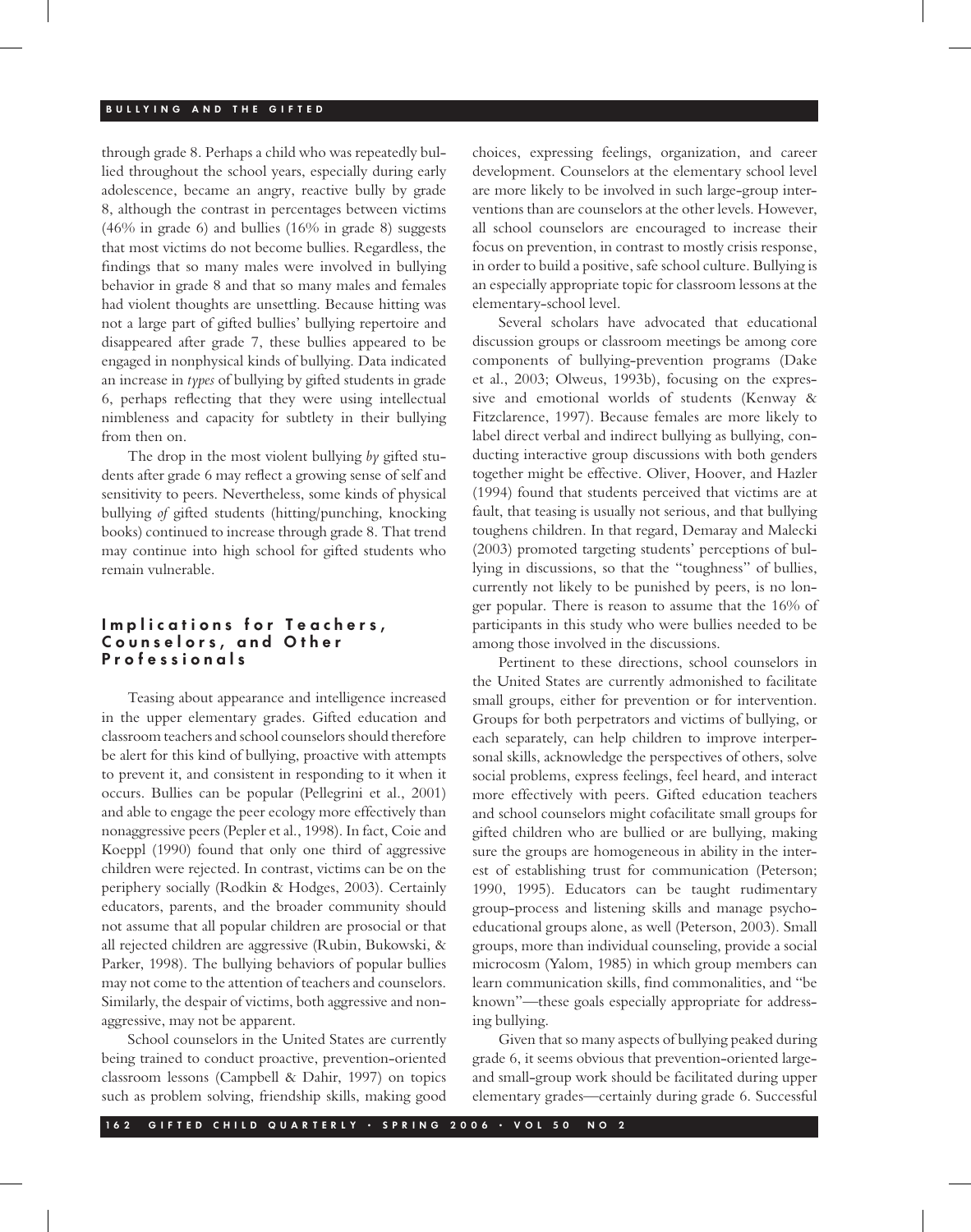group work might help to prevent the continued escalation of some kinds of bullying in grades 7 and 8. In addition, regular classroom and gifted education teachers, as well as parents, can advocate for adequate adult-to-student supervision ratios, especially on the playground, in hallways, and on buses. These adults can also encourage a broader definition of bullying (Cooper & Snell, 2003) and can recognize that bullying is the responsibility of the system as a whole (Garbarino & deLara, 2003).

 With the goal of changing an aggressive school climate to a caring one (Littrell & Peterson, 2005; Naylor & Cowie, 1999), systemic interventions should aim to modify the environment, educate the students, and train teachers (Orpinas et al., 2003). Serious conversations with parents of both victims and bullies should be part of schoolwide programs (Olweus, 2003). In addition, just as peers can enable bullies, they can also intervene successfully (Hawkins et al., 2001). Strategies should therefore formally or informally utilize peer-group power to halt bullying, perhaps through peer-counseling programs (Salmivalli, 1999) or other peer-support systems (Naylor & Cowie). In general, anti-bullying curricula should be developmentally appropriate, such as focusing on developing problem-solving skills in older children (Rigby, 2003). Such curriculum may be especially important for bullies, given the evidence that bullies lack confidence in nonviolent strategies (Bosworth et al., 1999).

 Bullying is of particular interest in schools. Yet, the broader community also has a stake in the sequelae of bullying, given its association with later violence and criminality (Batsche & Knoff, 1994; Eron, 1994) and adult bullying in the workplace (Dilts-Harryman, 2004). The law enforcement, criminal justice, legislative, social services, and medical communities can provide expertise to schools and parents with bullying issues and also work collaboratively with schools and parents to address the problem of bullying systemically in the community.

# **L i m i t a t i o n s and Future Directions**

 This study was not comparative and therefore could not ascertain how gifted students compare with the general population in regard to the prevalence and impact of bullying. In addition, though 32% of participants were students of color, the small percentage of Hispanic participants represents a threat to generalizability. The self-report and retrospective aspects of the study also were limitations.

 This study was constrained by a number of other factors, as well, including the many-layered process of securing cooperation of school districts, a problem noted in the literature (Bosworth et al., 1999). In several situations that process took months, sometimes precluding a school's participation. In general, a key challenge for contact persons was gaining access to, and generating investment by, teachers in terms of administering the survey, securing parental permission, and reminding students to return the permission form.

 Anticipating accurately how many schools would agree to participate in this study was difficult, and the choice of some schools not to participate ultimately affected the geographical distribution of the sample, as well as the sample balance regarding population density. The detail and complexity of the survey items reflected initial optimism about level of participation. With participation of schools and students not as high as anticipated, small numbers in several of the cells limited the number of statistical procedures that were feasible (e.g., related to size of victims and age, size, and socioeconomic status of bullies). In addition, gender differences should be interpreted with caution. This study was conducted prior to the intense interest in kinds of bullying now being associated with females (e.g., Simmons, 2002). Similar to other studies (e.g., Demaray & Malecki, 2003), the survey could have included more of the low-level direct physical behaviors and relational kinds of bullying that females appear to engage in, including social exclusion or rumorspreading.

However, the findings in this study may accurately reflect reality and certainly provide direction for future research. The percentages related to gifted students are not unlike some reported elsewhere, and, in some cases, the percentages are even higher than for students in the general population. Researchers might make adjustments in the areas just described and conduct further exploratory or confirmatory studies. For instance, studies might explore what kinds of violent thoughts gifted students have and what kinds of "violent deeds" they do at school, at home, or in the community. Sociocultural differences in responses to bullying and in selection of bullying behaviors might also be studied. In addition, future studies might focus on illuminating the complexities of gifted bullies, including more about how they bully, the function of their intelligence in their aggressive behavior, whether and when they cease their bullying, and whether their bullying is proactive and goal-oriented or reactive and related to anger. Regardless of specific research purposes or designs, however, it is important that bullying be clearly defined for participants.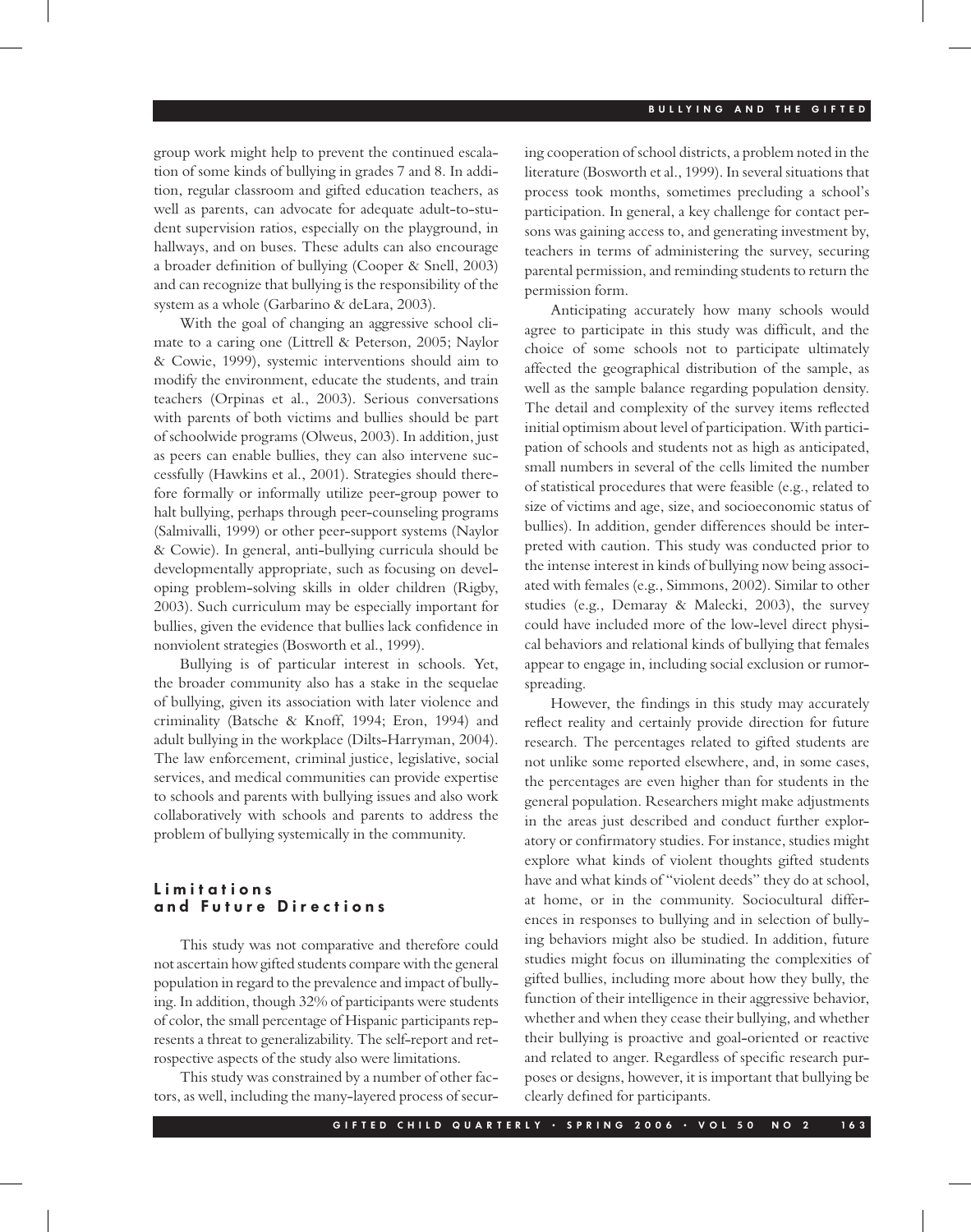# **Conclusion**

The findings in this study have powerful implications not only for gifted education, but also for all of K–12 education. Bullying appears to be a significant problem for gifted children and early adolescents. Evidence of continued escalation of certain kinds of bullying throughout middle school in this study raises concerns that bullying might continue in high school in altered, but still insidious, forms. On the other hand, the decreasing percentages after grade 6 in name-calling and teasing about appearance, the two most common kinds of bullying, provide some hope that bullying is actually less a problem during high school than earlier (cf. Long & Pellegrini, 2003). However, the continuing increase of thinking about doing something violent tempers that optimism, as well as the reality that 41% of the gifted eighth graders in this study worried about violence in school daily. Educators and parents certainly should not assume an absence of bullying just because gifted children and adolescents do not speak of it and adults do not see it.

Perhaps the most surprising finding of this study is that 16% of the gifted participants were bullies in grade 8, after steadily increasing in number from kindergarten on. Gifted bullies may or may not be among the proactively aggressive bullies who are perceived to be popular. Regardless, as noted in the literature, the long-term prognosis for bullies is not positive. In terms of long-term health and well-being, it is just as important for educators and parents to intervene with gifted bullies as with gifted victims of bullying, while recognizing that the latter are more numerous, according to this study. The noteworthy percentages of gifted victims and bullies certainly stand in stark contrast to the research literature about the low scholastic competence of both bullies and their victims (e.g., Mynard & Joseph, 1997).

The findings in this study can help to raise awareness of the need for proactive, prevention-oriented, systemic school programs, especially during the late-elementary and middle-school grades. No single approach is "best practice" (Rigby, 2003), and schoolwide prevention programs must be specific to context. Nevertheless, preprofessional training and continuing education of teachers about bullying, collaborative efforts of educators and parents to protect children from bullies, and empirically proven curricula to alter perceptions of bullying and develop effective social skills all have the potential to make bullying abnormal and unpopular, instead of accepted as a normal part of development during the school years.

# **References**

- Akiba, M., LeTendre, G. K., Baker, D. P., & Goesling, B. (2002). School victimization: National and school effects on school violence. *American Educational Research Journal, 39,* 829–853.
- Andreou, E. (2001). Bully/victim problems and their association with coping behaviour in conflictual peer interactions among school-age children. *Educational Psychology*, *21,* 59–66.
- Baldry, A. C. (2003). Bullying in schools and exposure to domestic violence. *Child Abuse & Neglect, 27*, 713–732.
- Batsche, G. M., & Knoff, H. M. (1994). Bullies and their victims: Understanding a pervasive problem in the schools. *School Psychology Review, 23*, 165–174.
- Berthold, K. A., & Hoover, J. H. (2000). Correlates of bullying and victimization among intermediate students in the Midwestern USA. *School Psychology International, 21,*  65–78.
- Bjorkqvist, K., Osterman, K., & Kaukiainen, A. (1992). The development of direct and indirect aggressive strategies in males and females. In K. Bjorkqvist & P. Niemela (Eds.), *Of mice and women: Aspects of female aggression* (pp. 51–64). New York: Academic Press.
- Bosworth, K., Espelage, D. L., & Simon, T. R. (1999). Factors associated with bullying behavior in middle school students. *Journal of Early Adolescence, 19*, 341–362.
- Boulton, J. J., & Underwood, K. (1992). Bully/victim problems among middle school children. *British Journal of Educational Psychology, 62*, 73–87.
- Bowers, L., Smith, P. K., & Binney, V. (1994). Perceived family relationships of bullies, victims, and bully/victims in middle childhood. *Journal of Social & Personal Relationships, 11*, 215–232.
- Brown, B., & Merritt, R. (2002). *No easy answers: The truth behind death at Columbine.* New York: Lantern Books.
- Brown, B. B., & Steinberg, L. (1990). Academic achievement and social acceptance: Skirting the "brain-nerd" connection. *Education Digest, 55*(7), 55–60.
- Bullying at school. (2004, February 18). *Juvenile Justice Digest, 32*(3), p. 4.
- Cameron, L., & Thorsborne, M. (2001). Restorative justice and school discipline: Mutually exclusive? In J. Braithwaite & H. Strange (Eds.), *Restorative justice and civil society* (pp. 180–194). Cambridge, UK: Cambridge University Press.
- Campbell, C. A., & Dahir, C. A. (1997). *The national standards for school counseling programs.* Alexandria, VA: American School Counselor Association.
- Clarke, E. A., & Kiselica, M. S. (1997). A systematic counseling approach to the problem of bullying. *Elementary School Guidance and Counseling, 31*, 310–325.
- Coie, J. D., & Koeppl, G. K. (1990). Adaptive intervention to the problem of aggressive and disruptive rejected children. In S. R. Asher & J. D. Coie (Eds.), *Peer rejection in childhood* (pp. 309–337). New York: Cambridge University Press.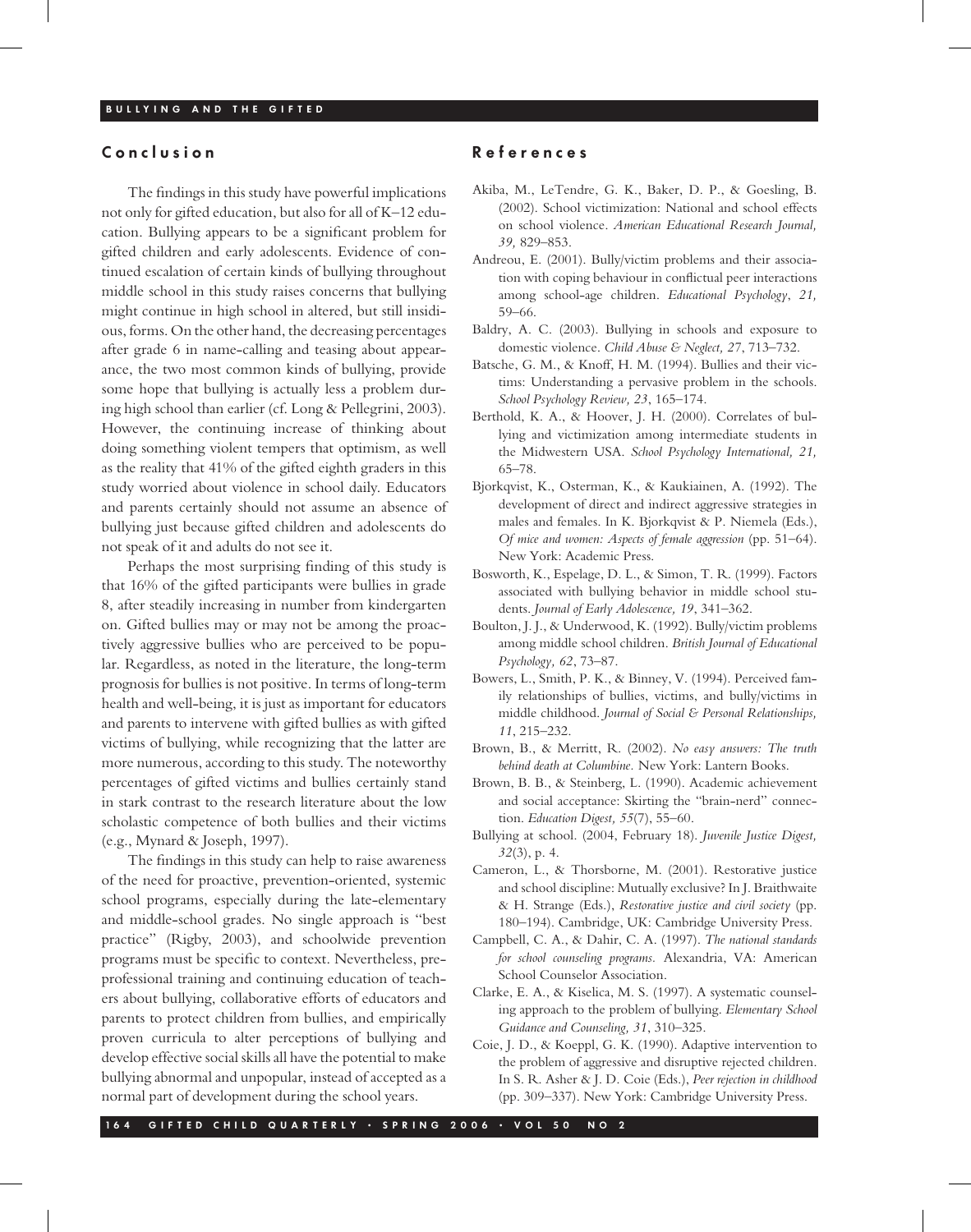- Connolly, J., Pepler, D. J., Craig, W. M., & Taradash, A. (2000). Dating experiences and romantic relationships of bullies in early adolescence. *Journal of Maltreatment, 5,*  299–310.
- Cooper, D., & Snell, J. L. (2003). Bullying—Not just a kid thing. *Educational Leadership, 60*(6), 22–25.
- Craig, W. M., & Pepler, D. J. (2003). Identifying and targeting risk for involvement in bullying and victimization. *Canadian Journal of Psychiatry, 48,* 577–582.
- Dake, J. A., Price, J. H., Telljohann, S. K., & Funk, J. B. (2003). Teacher perceptions and practices regarding school bullying prevention. *Journal of School Health, 73*, 347–355.
- Demaray, M. K., & Malecki, C. K. (2003). Perceptions of the frequency and importance of social support by students classified as victims, bullies, and bully-victims in an urban middle school. *School Psychology Review, 32,* 471–489.
- Dilts-Harryman, S. (2004). When bullies grow up. *ASCA School Counselor, 42*(2), 28–32.
- Dupper, D. R., & Meyer-Adams, N. (2002). Low-level violence: A neglected aspect of school culture. *Urban Education, 37*, 350–364.
- Elkind, D. (1998). *All grown up and no place to go*. Reading, MA: Perseus Books.
- Endresen, I. M., & Olweus, D. (2001). Self-reported empathy in Norwegian adolescents: Sex-differences, age trends, and relation to bullying. In A. Bohart & D. Stipek (Eds.), *Constructive and destructive behavior: Implications for family, school, and society* (pp. 147–165). Washington, DC: American Psychological Association.
- Erikson, E. H. (1968). *Identity: Youth and crisis*. New York: Norton.
- Eron, L. D. (1994). Theories of aggression: From drives to cognitions. In L. R. Huesmann (Ed.), *Aggressive behavior: Current perspectives* (pp. 3–11). New York: Plenum.
- Eron, L. D., & Huesmann, L. R. (1990). The stability of aggressive behavior—even unto the third generation. In E. Lewis & S. M. Miller (Eds.), *Handbook of developmental psychopathology* (pp. 147–156). New York: Plenum.
- Espelage, D. L., & Swearer, S. M. (2003). *Research on school bullying and victimization: What have we learned and where do we go from here? School Psychology Review, 32, 365–384.*
- Feldhusen, J. L. (1997). Secondary services, opportunities, and activities for talented youth. In N. Colangelo & G. A. Davis (Eds.), *Handbook for gifted education* (2nd ed., pp. 198–197). Boston: Allyn & Bacon.
- Fiedler, E. D. (1999). Gifted children: The promise of potential/the problems of potential. In V. L. Schwean & D. H. Saklofski (Eds.), *Handbook of psychosocial characteristics of exceptional children* (pp. 401–441). New York: Kluwer Academic/Plenum.
- Furlong, M. J., Morrison, G. M., & Greif, J. L. (2003). Reaching an American consensus: Reactions to the special issue on school bullying. *School Psychology Review, 32,* 456–471.
- Garbarino, J., & deLara, E. (2003). Words can hurt forever. *Educational Leadership, 60*(6), 18–21.
- Glaser. B. G., & Strauss, A. L. (1967). *Discovery of grounded theory: Strategies for qualitative research.* New York: Aldine de Gruyter.
- Gorsuch, R. L. (1983). *Factor analysis* (2nd ed.). Hillsdale, NJ: Erlbaum.
- Gross, M. U. M. (1993). *Exceptionally gifted children*. London: Routledge.
- Gross, M. U. M. (2002). Social and emotional issues for exceptionally intellectually gifted students. In M. Neihart, S. Reis, N. M. Robinson, & S. Moon (Eds.), *The social and emotional development of gifted children: What do we know?* (pp. 19–29). Waco, TX: Prufrock Press.
- Hawkins, D. L., Pepler, D. J., & Craig, W. M. (2001). Naturalistic observations of peer interventions in bullying. *Social Development, 10*, 512–527.
- Haynie, D. L., Nansel, T., Eitel, P., Crump, A. D., Saylor, K., Yu, K., et al. (2001). Bullies, victims, and bully/victims: Distinct groups of at-risk youth*. Journal of Early Adolescence, 21*, 29–49.
- Hazler, R. J., Hoover, J. H., & Oliver, R. (1993). What do kids say about bullying? *Education Digest, 58*, 16–20.
- Hébert, T. P. (2002). Gifted males. In M. Neihart, S. M. Reis, N. M. Robinson, & S. M. Moon (Eds.), *The social and emotional development of gifted children: What do we know?* (pp. 137–144). Waco, TX: Prufrock Press.
- Heinrichs, R. R. (2003). A whole-school approach to bullying: Special considerations for children with exceptionalities. *Intervention in School & Clinic, 38,* 195–204.
- Hoover, J. H., Oliver, R., & Hazler, R. J. (1992). Bullying: Perceptions of adolescent victims in the Midwestern USA. *School Psychology International, 13*, 516.
- Howard, N. M., Horne, A. M., & Jolliff, D. (2001). Self-efficacy in a new training model for the prevention of bullying in schools. In R. A. Geffner, M. T. Loring, & C. Young (Eds.), *Bullying behavior: Current issues, research, and interventions* (pp. 181–191). Binghamton, NY: Haworth Maltreatment and Trauma Press/The Haworth Press.
- Hughes, J. (1999, April 21). Massacre at Columbine High: Descriptions vary of suspects. *Denver Post*. Retrieved September 1, 2004, from http://63.147.65.175/news/ shot0420d.htm
- Hunter, S. C., & Boyle, J. M. E. (2002). Perceptions of control in the victims of bullying: The importance of early intervention. *Educational Research, 44,* 323–336.
- Juvonen, J., Graham, S., & Schuster, M. A. (2003). Bullying among young adolescents: The strong, the weak, and the troubled. *Pediatrics, 112,* 1231–1237.
- Kenway, J., & Fitzclarence, L. (1997). Masculinity, violence, and schooling: Challenging "poisonous pedagogies." *Gender and Education, 9,* 117–133.
- LaFontaine, J. (1991). *Bullying, the child's view: An analysis of telephone calls to Childline about bullying*. London: Calouste Gulbenkian Foundation.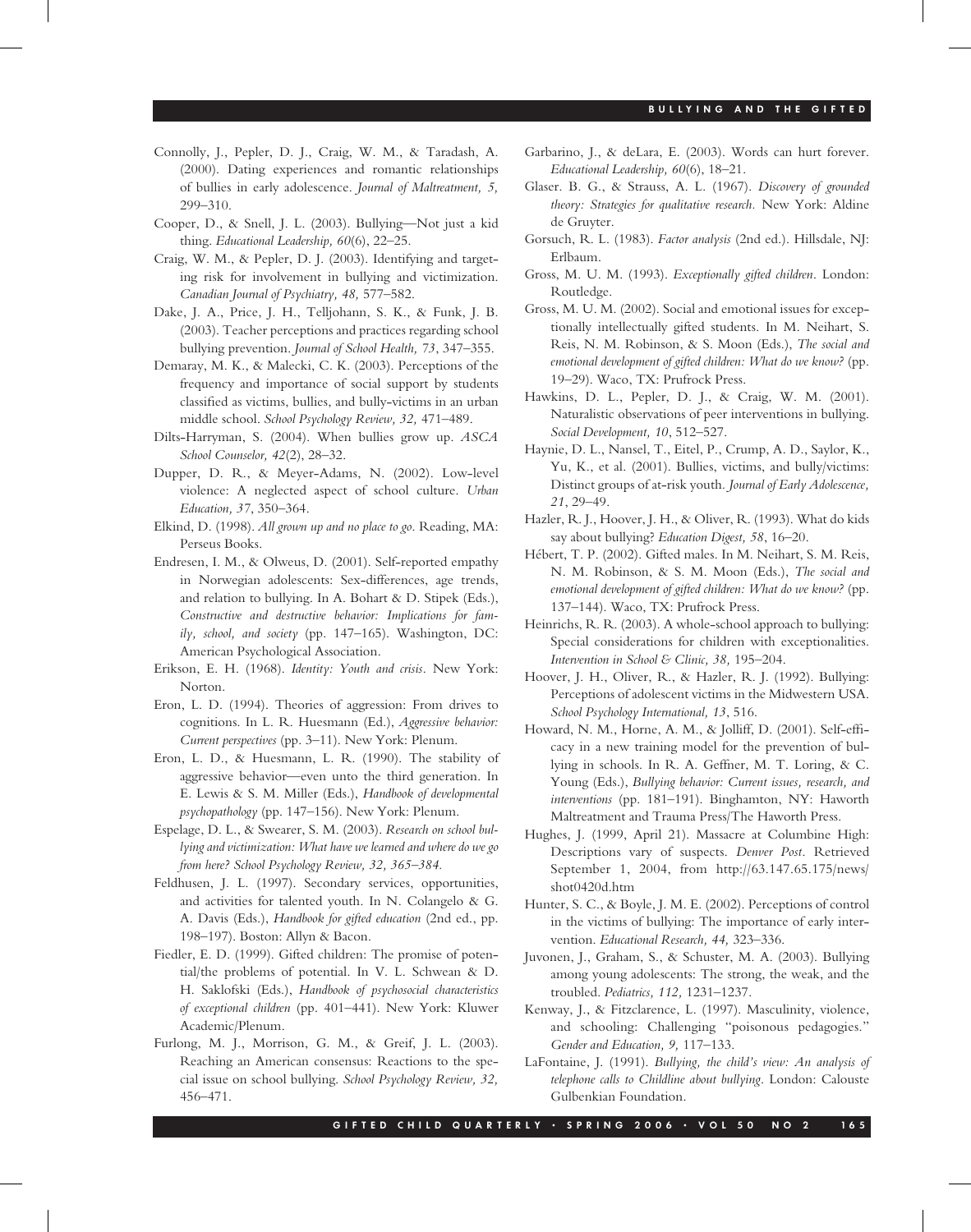- Lincoln, Y. S., & Guba, E. G. (1985). *Naturalistic inquiry*. Newbury Park, CA: Sage.
- Littrell, J. M., & Peterson, J. S. (2005). *Portrait and model of a*  school counselor. Boston: Lahaska Press/Houghton Mifflin.
- Long, J. D., & Pellegrini, A. D. (2003). Studying change in bullying and dominance with structural equation modeling. *School Psychology Review, 32*, 401–417.
- Ma, X. (2002). Bullying in the middle school: Individual and school characteristics of victims and offenders. *School Effectiveness and School Improvement, 13,* 63–89.
- Mynard, H., & Joseph, S. (1997). Bully/victim problems and their association with Eysenck's personality dimensions in 8 to 13 year olds. *Behavioral Journal of Educational Psychology, 67*, 51–54,
- Nansel, T. R., Overpeck, M., Pilla, R. S., Ruan, W. J., Simons-Morton, B., & Scheidt, P. (2001). Bullying behaviors among U.S. youth: Prevalence and association with psychosocial adjustment. *Journal of the American Medical Association, 285*, 2094–2100.
- Naylor, P., & Cowie, H. (1999). The effectiveness of peer support systems in challenging school bullying: The perspectives and experiences of teachers and pupils. *Journal of Adolescence, 22*, 467–479.
- O'Connell, P., Pepler, D., & Craig, W. (1999). Peer involvement in bullying: Insights and challenges for intervention. *Journal of Adolescence, 22,* 437–452.
- Oliver, R., Hoover, J. H., & Hazler, R. (1994). The perceived roles of bullying in small-town Midwestern schools. *Journal of Counseling and Development, 72,* 416–420.
- Olweus, D. (1973). *Hackkylingar och Oversittare* [Whipping boys and bullies: Research on school bullying]. Stockholm: Almqvist & Wicksell Forlag AB.
- Olweus, D. (1978). *Aggression in the schools: Bullies and whipping boys*. Oxford, England: Hemisphere.
- Olweus, D. (1991). Bully/victim problems among schoolchildren: Basic facts and effects of a school-based intervention program. In D. Pepler & K. Rubin (Eds.), *The development and treatment of childhood aggression* (pp. 411–448). Hillsdale, NJ: Erlbaum.
- Olweus, D. (1993a). *Bullying in school: What we know and what we can do*. Oxford, England: Blackwell.
- Olweus, D. (1993b). Bully/victim problems among schoolchildren: Long-term consequences and an effective intervention program. In S. Hodgins (Ed.), *Mental disorder and crime*  (pp. 317–349). Newbury Park, CA: Sage.
- Olweus, D. (1995). Bullying and peer abuse at school: Facts and interventions. *Current Directions in Psychological Science, 4*, 196–200.
- Olweus, D. (1997). Bully/victim problems at school: Knowledge base and an effective intervention program. *The Irish Journal of Psychology, 18*, 170–190.
- Olweus, D. (2001). Bullying at school: Tackling the problem. *The OECD Observer,* 24–26.
- Olweus, D. (2003). A profile of bullying at school. *Educational Leadership, 60,* 12–17.
- Orpinas, P., Home, A., & Staniszewski, D. (2003). School bullying: Changing the problem by changing the school. *School Psychology Review, 32,* 431–444.
- Pateraki, L. (2001). Bullying among primary school children in Athens, Greece. *Educational Psychology 21,* 167–175.
- Payne, J. W. (2005, August 23). Bully for them: Efforts to stop children's intimidation of other children appear to pay off . . . outside the U.S. [Electronic version]. *Washington Post*. Retrieved January 2, 2006, from http://www.washingtonpost.com/wp-dyn/content/article/2005/08/22/ AR2005082201162.html
- Pellegrini, A. D., Bartini, M., & Brooks, F. (2001). School bullies, victims, and aggressive victims: Factors relating to group affiliation and victimization in early adolescence. *Journal of Educational Psychology, 91*, 216–224.
- Pepler, D. J., Craig, W. M., & Roberts, W. L. (1998). Observations of aggressive and nonaggressive children on the playground. *Merrill-Palmer Quarterly, 44*, 55–76.
- Perry, D. G., Kusel, S. J., & Perry, L. C. (1988). Victims of peer aggression. *Developmental Psychology, 24*, 807–814.
- Peterson, J. S. (1990). Noon-hour discussion groups: Dealing with the burdens of capability. *Gifted Child Today, 13*(4), 17–22.
- Peterson, J. S. (1995). *Talk with teens about feelings, family, relationships, and the future: 50 guided discussions for school and counseling groups*. Minneapolis, MN: Free Spirit.
- Peterson, J. S. (2001). Gifted and at risk: Four longitudinal case studies. *Roeper Review, 24,* 31–39.
- Peterson, J. S. (2002). A longitudinal study of post-high-school development in gifted individuals at risk for poor educational outcomes. *Journal of Secondary Gifted Education, 14,*  6–18.
- Peterson, J. S. (2003). An argument for proactive attention to affective concerns of gifted adolescents. *Journal of Secondary Gifted Education, 14*, 62–71.
- Peterson, J. S., & Colangelo, N. (1996). Gifted achievers and underachievers: A comparison of patterns found in school files. Journal of Counseling and Development, 74, 399-407.
- Peterson, J. S., & Rischar, H. (2000). Gifted and gay: A study of the adolescent experience. *Gifted Child Quarterly, 44,* 231–244.
- Piaget, J. (1972). Intellectual evolution from adolescence to adulthood. *Human Development, 15*, 1–12.
- Phoenix, A., Frosh, S., & Pattman, R. (2003). Producing contradictory masculine subject positions: Narratives of threat, homophobia and bullying in 11–14 year old boys. *Journal of Social Issues, 59,* 159–195.
- Piechowski, M. M. (1997). Emotional giftedness: The measure of intrapersonal intelligence. In N. Colangelo & G. A. Davis (Eds.), *Handbook of gifted education* (2nd ed., pp. 366–381). Boston: Allyn and Bacon.
- Rigby, K. (1995). The motivation of Australian adolescent school children to engage in group discussions about bullying. *Journal of Social Psychology, 135,* 773–774.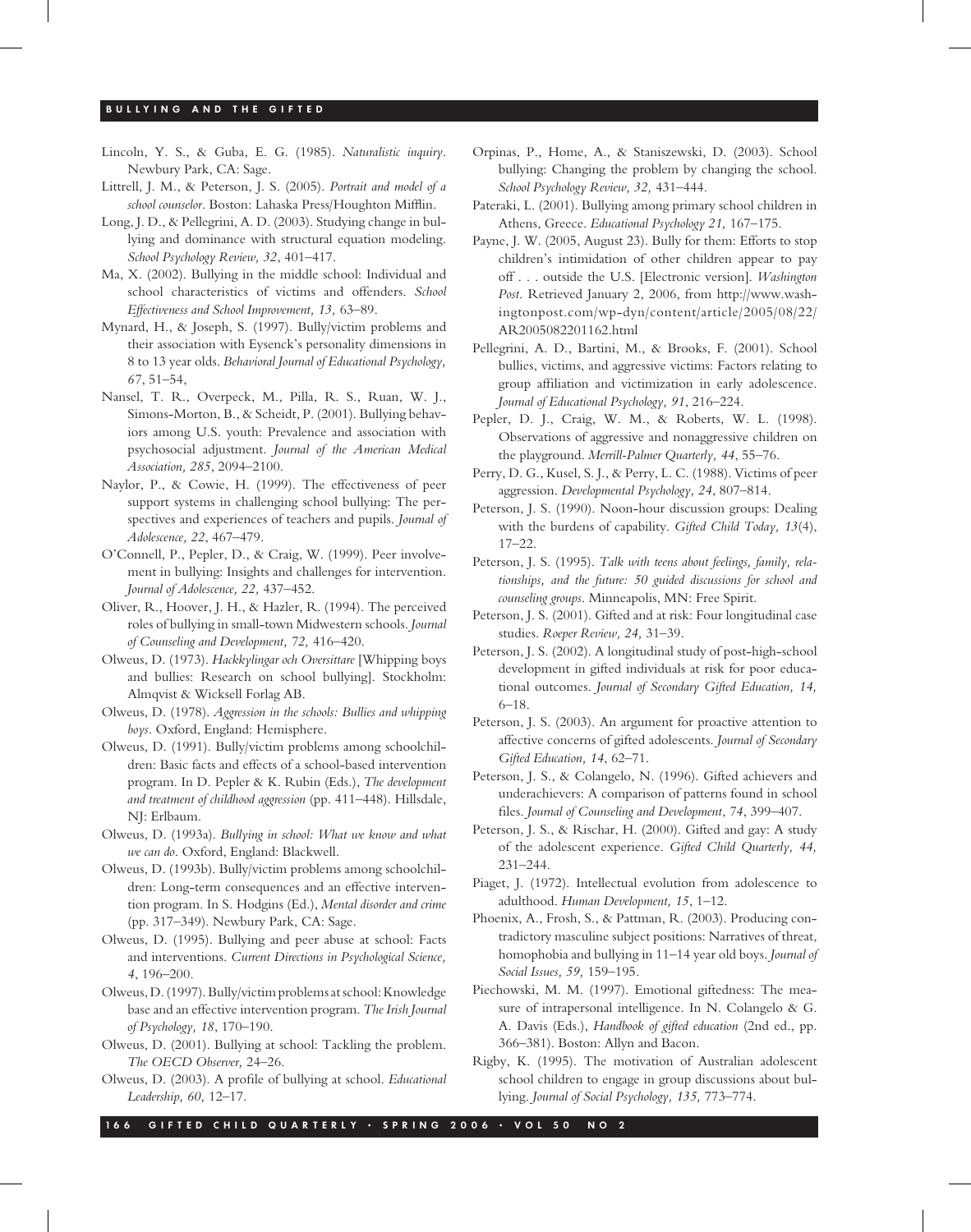- Rigby, K. (1996). *Bullying in schools and what to do about it*. Melbourne, Australia: ACER.
- Rigby, K. (2003). Addressing bullying in schools: Theory and practice*. Trends & Issues in Crime and Criminal Justice, 259*, 1–6.
- Rivers, I., & Smith, P. K. (1994). Types of bullying behavior and their correlates. *Aggressive Behavior, 20,* 359–368.
- Robinson, N. M. (2002). Introduction. In M. Neihart, S. M. Reis, N. M. Robinson, & S. M. Moon (Eds.), *The social and emotional development of gifted children: What do we know?* (pp. xi–xxiv). Waco, TX: Prufrock Press.
- Robinson, N. M., & Noble, K. D. (1991). Social-emotional development and adjustment of gifted children. In M. C. Wang, M. C. Reynolds, & H. J. Walberg (Eds.), *Handbook of special education: Research and practice* (Vol. 4, pp. 57–76). Oxford, England: Pergamon Press.
- Rodkin, P. C., & Hodges, E. V. E. (2003). Bullies and victims in the peer ecology: Four questions for psychological and school professionals. *School Psychology Review, 32,* 384–400.
- Rubin, K. H., Bukowski, W. M., & Parker, J. G. (1998). Peer interactions, relationships, and groups. In W. Damon (Series Ed.) & N. Eisenberg (Vol. Ed.), *Handbook of child psychology: Social, emotional, and personality development* (5th ed., Vol. 3, pp. 619–700). New York: Wiley.
- Salmivalli, C. (1999). Participant role approach to school bullying: Implications for Interventions. *Journal of Adolescence, 22*, 453–459.
- Seals, D., & Young, J. (2003). Bullying and victimization: Prevalence and relationship to gender, grade level, ethnicity, self-esteem, and depression. *Adolescence, 38*, 735–747.
- Silverman, L. K. (2002). Asynchronous development. In M. Neihart, S. M. Reis, N. M. Robinson, & S. M. Moon (Eds.), *The social and emotional development of gifted children: What do we know?* (pp. 31–37). Waco, TX: Prufrock Press.
- Simmons, R. (2002). *Odd girl out*. Orlando, FL: Harcourt.
- Skliopideou, E. (2002). Adult recollections of name-calling at school. *Educational Psychology, 22*, 113–114.
- Slee, P. T. (1994). Situational and interpersonal correlates of anxiety associated with peer victimization. *Child Psychiatry and Human Development, 25*, 97–107.
- Smith, P. K., Madsen, K. C., & Moody, J. C. (1999). What causes the age decline in reports of being bullied at school? Towards a developmental analysis of risks of being bullied. *Educational Research, 41*, 267–285.
- Smith, D. C., & Sandhu, D. W. (2004). Toward a positive perspective on violence prevention in schools: Building connections. *Journal of Counseling & Development, 82*, 287–293.
- Spivak, H., & Prothrow-Stith, D. (2001). The need to address bullying: An important component of violence prevention. *Journal of the American Medical Association, 285*, 2131–2132.
- Tremblay, R. E. (1992). The prediction of delinquent behavior from childhood behavior: Personality theory revisited. In

J. McCord (Ed.), *Facts, frameworks, and forecasts: Advances in criminological theory* (Vol. 3, pp. 193–230). New Brunswick, NJ: Transaction Publishers.

- van der Wal, M. F., de Wit, C. A. M., & Hirasing, R. A. (2003). Psychosocial health among young victims and offenders of direct and indirect bullying. *Pediatrics, 111,* 1312–1317.
- Vossekuil, B., Reddy, M., & Fein, R. (2001). The secret services' safe school initiative: An interim report on the prevention of targeted violence in schools. *Education Digest, 66,* 4–10.
- Webb, J. T. (1993). Nurturing social-emotional development of gifted children. In K. A. Heller, F. J. Mönks, & A. H. Passow (Eds.), *International handbook of research and development of giftedness and talent* (pp. 525–538). Oxford, England: Pergamon Press.
- Weddle, D. B. (2003, October). When will schools take bullying seriously? *Trial, 39*, Research Library Core, 18.
- Weir, E. (2001). The health impact of bullying. *Canadian Medical Association Journal, 165*, 1249.
- Wolke, D., Woods, S., Stanford, K., & Schulz, H. (2001). Bullying and victimization of primary school children in England and Germany: Prevalence and school factors. *British Journal of Psychology, 92,* 673–696.
- Yalom, I. D. (1985). *The theory and practice of group psychotherapy*. New York: Basic Books.
- Young, D. W. (1999). *Wayward kids: Understanding and treating antisocial youth*. Northvale, NJ: Jason Aronson.
- Zhang, W., Gong, X., Wang, L., Wu, J., & Zhang, K. (2002). A study of children's attitudes towards bullying. *Psychological Science, 25,* 226–227.

# **Author Note**

This study was funded by the Supporting Emotional Needs of Gifted (SENG) Foundation.

The authors wish to thank Allison Junkans, Audrey Wilson, Sheryl Hodson, and Erin Day, all at Purdue, for their invaluable assistance during data entry*.* 

# **Appendix**

The survey questions (often followed by grids differentiating grade levels, levels of severity, or characteristics) that generated responses discussed in this article are the following:

- (2 Grids: grade level) Height and weight (check: above average; average; below average)
- (Yes/No) Have you ever been bullied? (If "No," directed to a later section)
- (Grid: grade levels, prevalence) During which school years, and how many times?